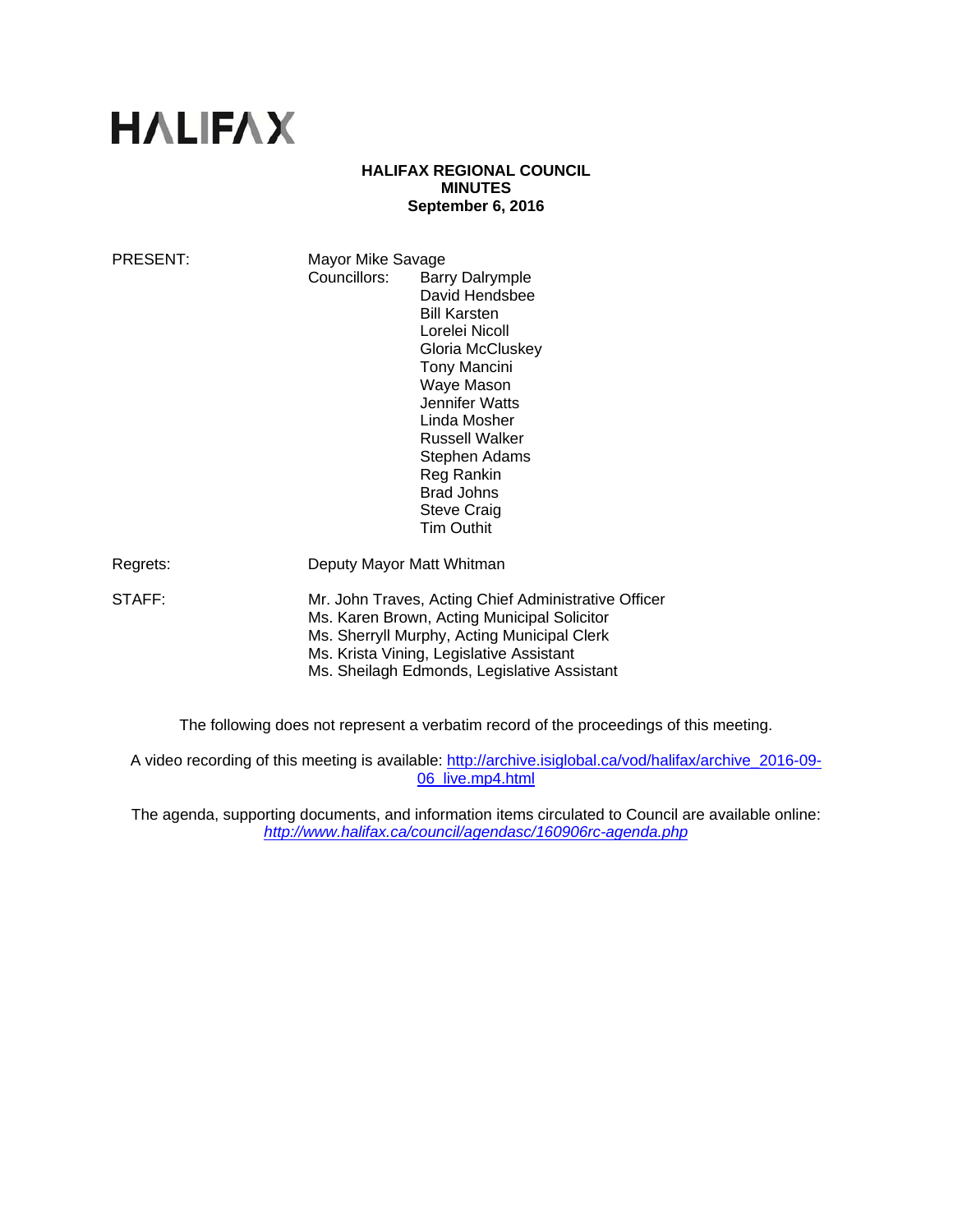*The meeting was called to order at 10:00 a.m. Council recessed at 12:10 p.m. and reconvened at 1:00 p.m. Council recessed at 2:50 p.m. and reconvened at 3:12 p.m. Council recessed again at 5:12 p.m. and reconvened at 6:00 p.m. Council adjourned at 6:17 p.m.*

# **1. CALL TO ORDER**

The Mayor called the meeting to order at 10:00 a.m. and Council stood for a moment of reflection.

## **2. SPECIAL COMMUNITY ANNOUNCEMENTS & ACKNOWLEDGEMENTS**

Councillors noted a number of special community announcements and acknowledgements.

# **3. APPROVAL OF MINUTES – July 19, July 26 and August 2, 2016**

MOVED by Councillor McCluskey, seconded by Councillor Nicoll

## **THAT the minutes of July 19, July 26 and August 2, 2016 be approved, as presented.**

## **MOTION PUT AND PASSED.**

## **4. APPROVAL OF THE ORDER OF BUSINESS AND APPROVAL OF ADDITIONS AND DELETIONS**

The Clerk noted regrets from Deputy Mayor Whitman and sought deferral of Item 15.1 to the next meeting, to which Council agreed.

Councillor Hendsbee asked that the presentations (Items 12.3.1 and 12.3.2) be dealt with prior to Item 9.1, to which Council agreed.

Council agreed to address Items 12.3.1 and 12.3.2 prior to Item 9.1.

Councillor Rankin asked to address Item 14.1.1 immediately following the presentations, to which Council agreed.

MOVED by Councillor Walker, seconded by Councillor Karsten

# **THAT the agenda be approved as amended.**

Two-third majority vote required.

## **MOTION PUT AND PASSED.**

- **5. BUSINESS ARISING OUT OF THE MINUTES NONE**
- **6. CALL FOR DECLARATION OF CONFLICT OF INTERESTS NONE**
- **7. MOTIONS OF RECONSIDERATION NONE**
- **8. MOTIONS OF RESCISSION NONE**

Items 12.3.1, 12.3.2 and 14.1.1 were addressed at this time.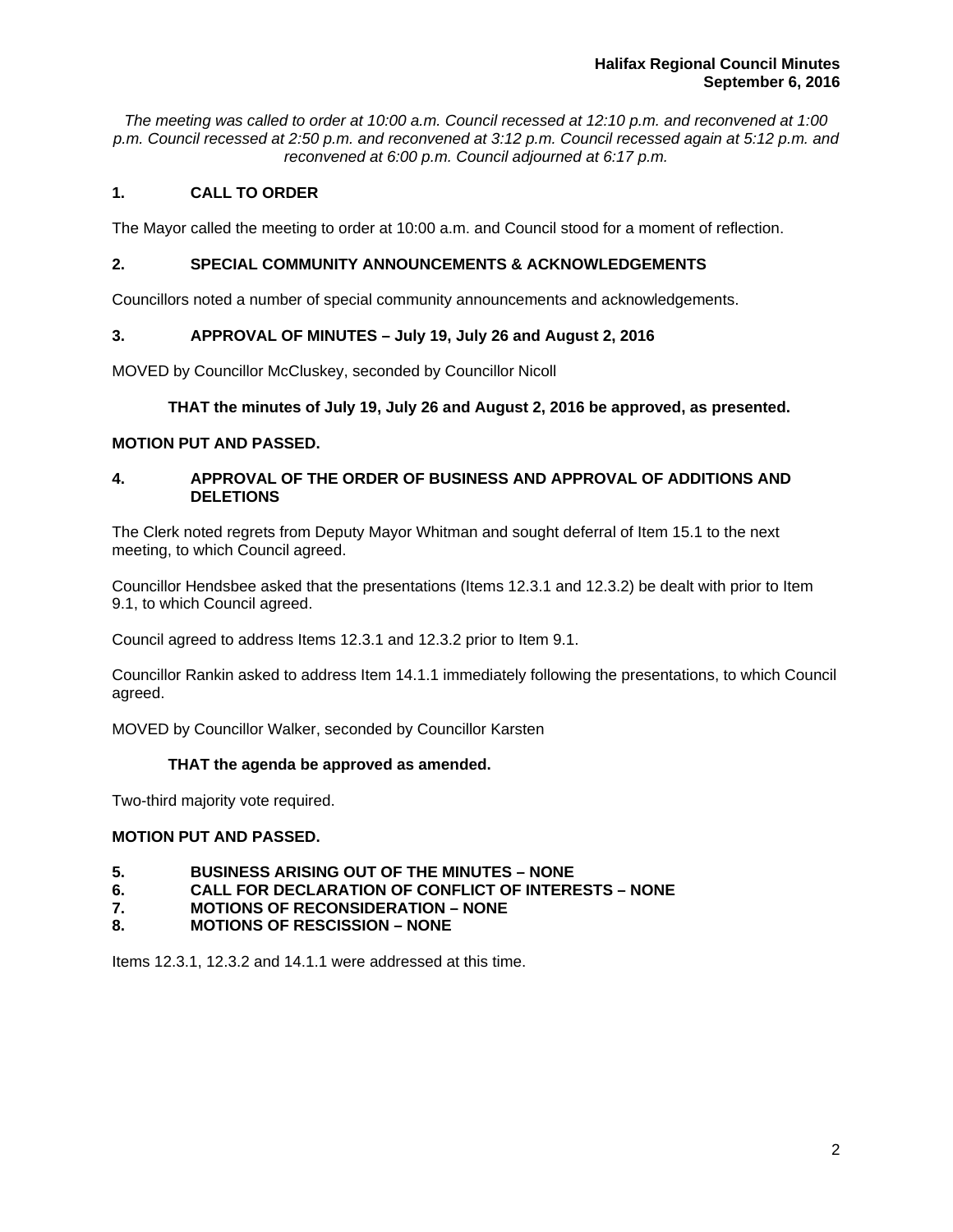# **12.3.1 Save Rural HRM – Building Permits for 25 Acre and Larger Properties**

Mr. Andrew Robbins, resident of HRM made a presentation to Council and a copy of his speaking notes was provided for the public record.

This matter was also addressed under Item 12.3.2, see page 3.

## **12.3.2 Musquodoboit Harbour & Area Chamber of Commerce & Civic Affairs – Save Rural HRM – Building Permits for 10 Hectare Lots**

Ms. Karen Mitchell, representing Musquodoboit Harbour & Area Chamber of Commerce & Civic Affairs made a presentation to Council and a copy of her speaking was provided for the public record.

Staff and Mr. Robbins responded to questions of clarification and it was noted that Mr. Robbins and Ms. Mitchell's speaking notes would be forwarded to staff for report.

## **13. INFORMATION ITEMS BROUGHT FORWARD – NONE**

## **14. REPORTS**

## **14.1 CHIEF ADMINISTRATIVE OFFICER**

#### **14.1.1 Facilitator's Report Regarding Negotiation of the Proposed Boundaries for the Blue Mountain/Birch Cove Lakes Regional Park in Relation to the Highway 102 West Corridor**

The following was before Council:

- A staff recommendation report dated August 5, 2016
- Correspondence was submitted from Johanna Nesbitt, Colin Craig, Danny Martin, Margaret Campbell, Adam Bourque, Darren Kirk, Richard Irving, Trevor Parsons, Gwen Davies, Robert Ronconci, Dr. B. Bhanot, Matt Reid, Margaret Galbraith, Shannon Sellers, Martin Willison, Jane Somerville and Ivan Soudek, Lynda Mallett, Andrea MacLean, Anthony Kawalski, Jennifer McKinnon, Sarah Wong, John Doucette, Joyce Chew, Robert-Yves Mazerolle, Matt Lumley, Victoria Hiscock, Kate Sircom, Vicki Morton, Stephen Abbass, Nicole Desgrosseilliers, Michael and Diane Wilkinson, David L. Pretty, Deborah Jewels, Monika Price, Robin Mullin, Richmond Campbell, Brian Gifford, Bruce Smith, Karen Beazley, Grace Beazley
- Correspondence package from staff
- Staff presentation
- Handout from Staff re: Birch Cove Written Submissions that Reference Attachments

MOVED by Councillor Rankin, seconded by Councillor Mosher

## **THAT Halifax Regional Council:**

- **1. Receive the Facilitator's Report Regarding Negotiation of the Proposed Boundaries for the Blue Mountain/Birch Cove Lakes Regional Park in relation to the Highway 102 West Corridor and take no further action concerning the facilitation process or the report's recommendations;**
- **2. Refuse the request to initiate secondary planning for all Hwy 102 West Corridor lands at this time;**
- **3. Direct staff to explore opportunities and develop a program to acquire land to establish the proposed Blue Mountain – Birch Cove regional park, with a priority of providing public access to the provincially protected wilderness area, that includes, but is not limited to:** 
	- **a) Discussions with the Federal and Provincial governments;**
	- **b) Discussions with all private land owners that own property located within the conceptual park boundary in Map 11 of the Regional Plan;**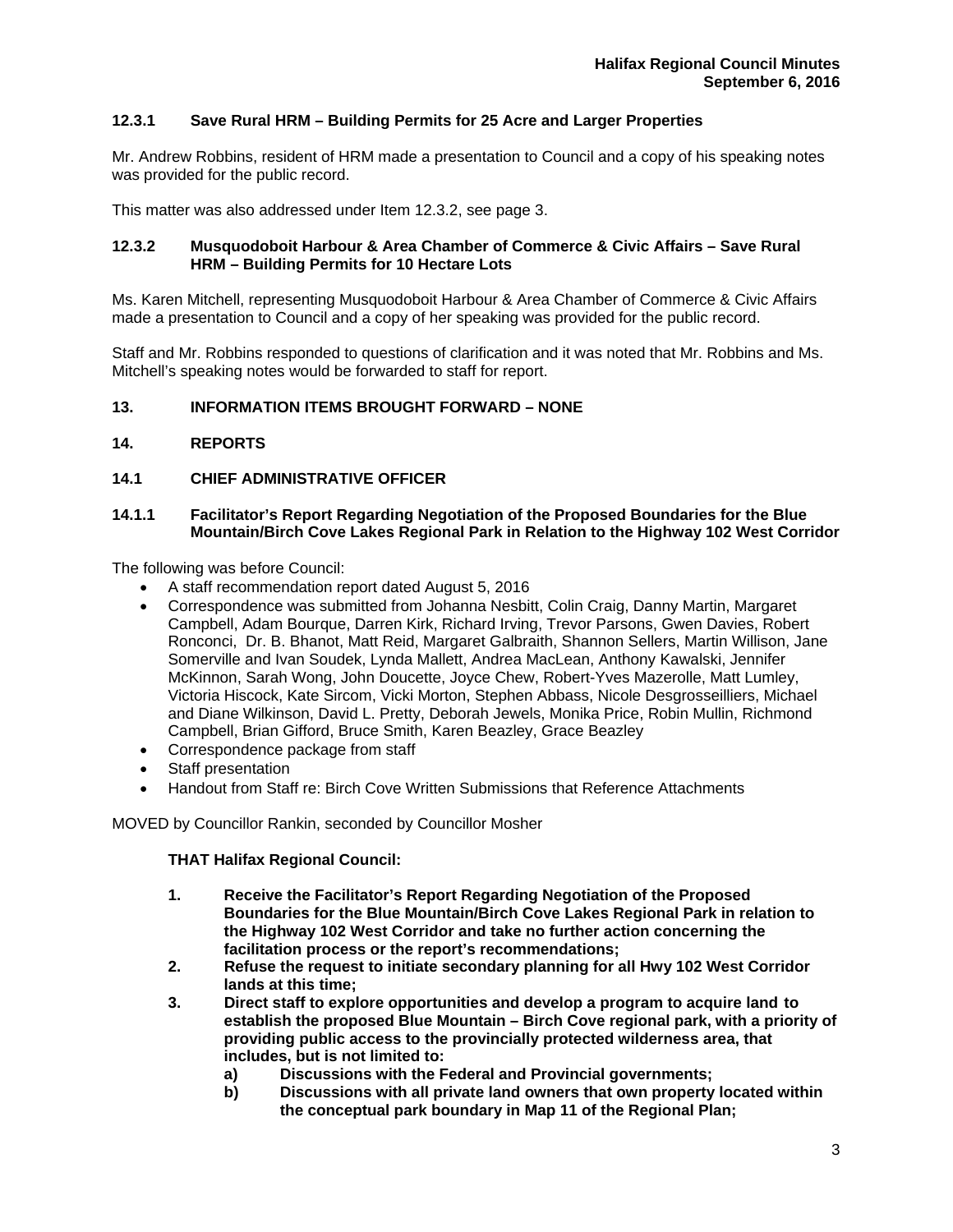- **c) Discussions with land conservation and community groups; and**
- **d) Reviewing the potential use of land use planning tools and conservation easements.**

## **Staff is further directed to report back to Regional Council within six (6) months.**

Mr. Bob Bjerke, Chief Planner and Director, Planning & Development presented the facilitator's report regarding the proposed boundaries for the Blue Mountain/Birch Cove Lakes Regional Park.

Councillor Rankin proposed a friendly amendment, to include the following wording "*and then on an annual basis, staff report to Council on progress achieved in implementing the established Blue Mountain/Birch Cove Regional Park."* 

Council agreed to the friendly amendment.

The motion before Council now reads:

MOVED by Councillor Rankin, seconded by Councillor Mosher

**THAT Halifax Regional Council:** 

- **1. Receive the Facilitator's Report Regarding Negotiation of the Proposed Boundaries for the Blue Mountain/Birch Cove Lakes Regional Park in relation to the Highway 102 West Corridor and take no further action concerning the facilitation process or the report's recommendations;**
- **2. Refuse the request to initiate secondary planning for all Hwy 102 West Corridor lands at this time;**
- **3. Direct staff to explore opportunities and develop a program to acquire land to establish the proposed Blue Mountain – Birch Cove regional park, with a priority of providing public access to the provincially protected wilderness area, that includes, but is not limited to:** 
	- **a) Discussions with the Federal and Provincial governments;**
	- **b) Discussions with all private land owners that own property located within the conceptual park boundary in Map 11 of the Regional Plan;**
	- **c) Discussions with land conservation and community groups; and**
	- **d) Reviewing the potential use of land use planning tools and conservation easements.**

**Staff is further directed to report back to Regional Council within six (6) months and then on an annual basis, staff report to Council on progress achieved in implementing the established Blue Mountain/Birch Cove Regional Park.** 

Council discussed the motion and staff responded to questions. Concern was expressed regarding the process followed at the June 20, 2016 public meeting, where members of the public were unable to comment or ask questions of clarification respecting the presentation on the proposed plans for the Blue Mountain-Birch Cove Lakes wilderness area. Council commented that the park should be accessible. Staff advised that a recommendation report would be brought back to Council in the near future outlining a program and possible funding methods, if the motion is approved.

At Council's request, the vote was split.

MOVED by Councillor Rankin, seconded by Councillor Mosher

**THAT Halifax Regional Council receive the Facilitator's Report Regarding Negotiation of the Proposed Boundaries for the Blue Mountain/Birch Cove Lakes Regional Park in relation to the Highway 102 West Corridor and take no further action concerning the facilitation process or the report's recommendations.**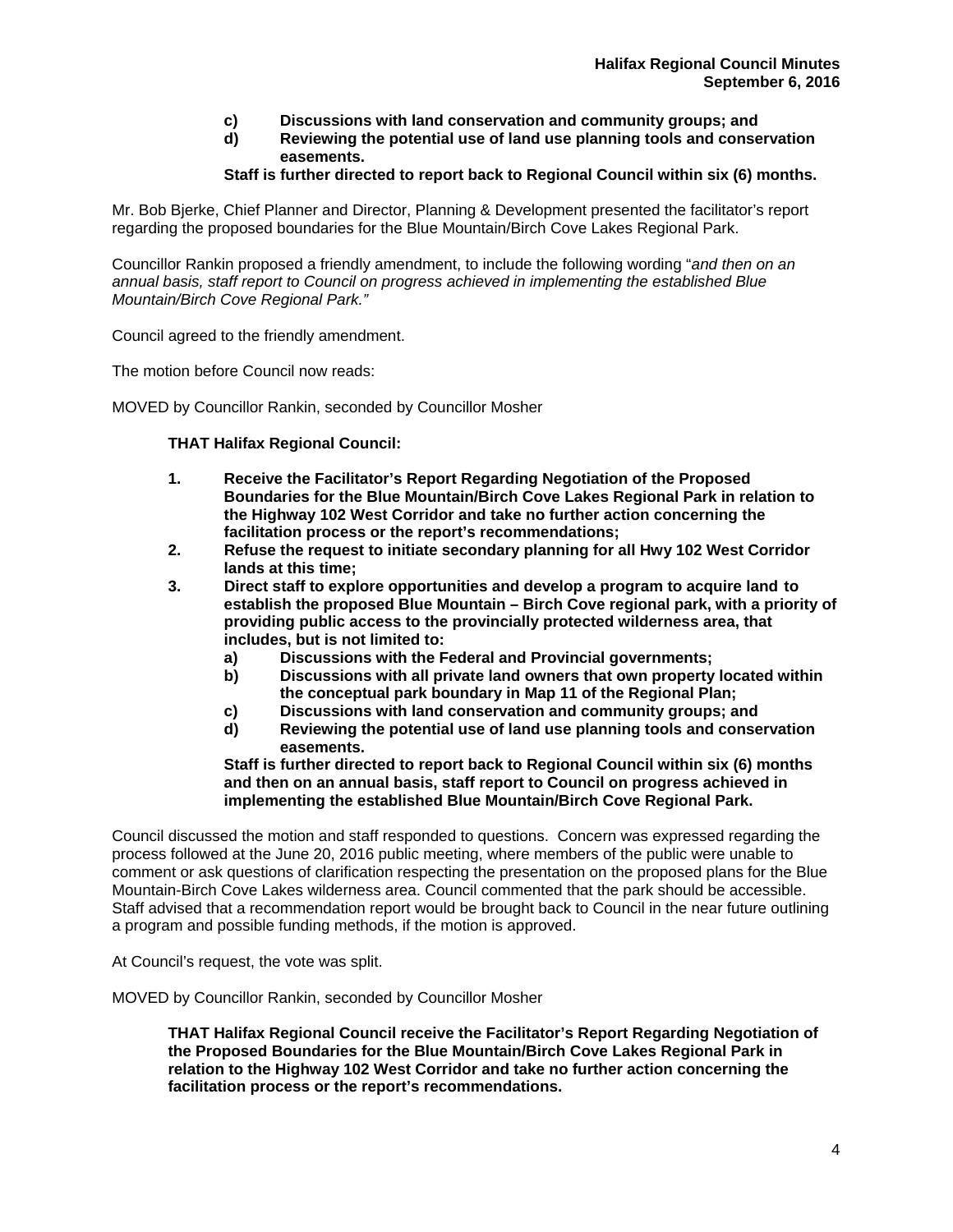## **MOTION PUT AND PASSED.** (15 in favour, 1 against)

In favour: Mayor Savage and Councillors Dalrymple, Hendsbee, Karsten, Nicoll, Mancini, Mason, Watts, Mosher, Walker, Adams, Rankin, Johns, Craig and Outhit

Against: Councillor McCluskey

Not present: Deputy Mayor Whitman

MOVED by Councillor Hendsbee, seconded by Councillor McCluskey

## **THAT Halifax Regional Council defer recommendation #2, as outlined in the staff recommendation report dated August 5, 2016, until the boundaries have been identified.**

#### **MOTION PUT AND DEFEATED.** (2 in favour, 14 against)

In favour: Councillors McCluskey and Hendsbee

Against: Mayor Savage and Councillors Dalrymple, Karsten, Nicoll, Mancini, Mason, Watts, Mosher, Walker, Adams, Rankin, Johns, Craig and Outhit

Not present: Deputy Mayor Whitman

MOVED by Councillor Rankin, seconded by Councillor Mosher

#### **THAT Halifax Regional Council refuse the request to initiate secondary planning for all Hwy 102 West Corridor lands at this time.**

#### **MOTION PUT AND PASSED.** (14 in favour, 2 against)

In favour: Mayor Savage and Councillors Dalrymple, Karsten, Nicoll, Mancini, Mason, Watts, Mosher, Walker, Adams, Rankin, Johns, Craig and Outhit

Against: Councillors McCluskey and Hendsbee

Not present: Deputy Mayor Whitman

MOVED by Councillor Rankin, seconded by Councillor Mosher

**THAT Halifax Regional Council direct staff to explore opportunities and develop a program to acquire land to establish the proposed Blue Mountain – Birch Cove regional park, with a priority of providing public access to the provincially protected wilderness area, that includes, but is not limited to:** 

- **a) Discussions with the Federal and Provincial governments;**
- **b) Discussions with all private land owners that own property located within the conceptual park boundary in Map 11 of the Regional Plan;**
- **c) Discussions with land conservation and community groups; and**
- **d) Reviewing the potential use of land use planning tools and conservation easements.**

**Staff is further directed to report back to Regional Council within six (6) months and then on an annual basis, staff report to Council on progress achieved in implementing the established Blue Mountain/Birch Cove Regional Park.** 

**MOTION PUT AND PASSED.** (15 in favour, 1 against)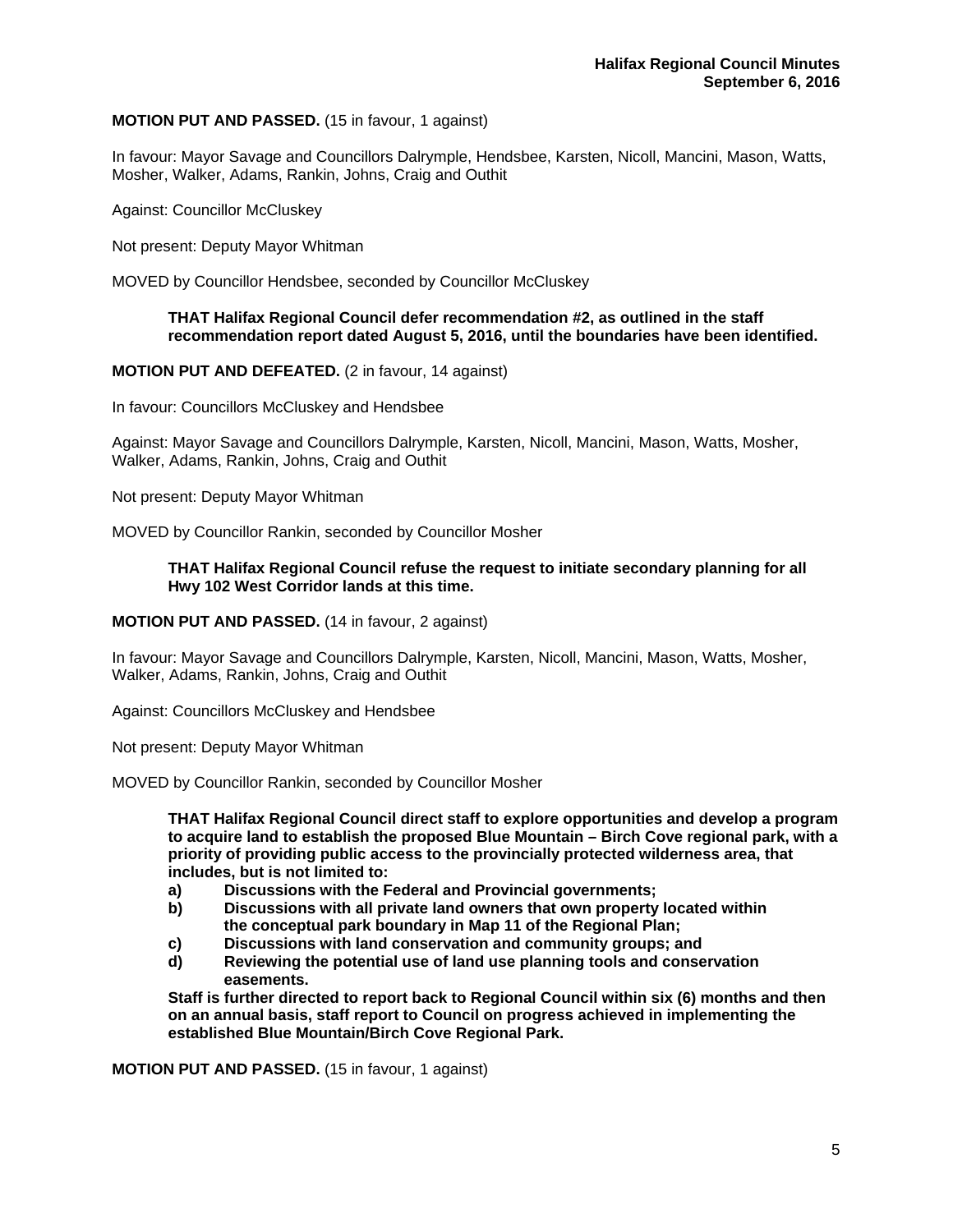In favour: Mayor Savage and Councillors Dalrymple, Hendsbee, Karsten, Nicoll, Mancini, Mason, Watts, Mosher, Walker, Adams, Rankin, Johns, Craig and Outhit

Against: Councillor McCluskey

Not present: Deputy Mayor Whitman

# **9. CONSIDERATION OF DEFERRED BUSINESS**

## **9.1 Councillor Rankin**

The following was before Council:

- An extract of the draft minutes from July 26, 2016 regarding this item
- A 'Request for Council's Consideration' form (originally submitted to the July 26, 2016 meeting)

MOVED by Councillor Rankin seconded by Councillor Adams

## **THAT Halifax Regional Council withdraw Item 9.1 from the agenda as it had been dealt with in agenda item 14.1.1.**

It was noted that this matter was no longer needed as the action was addressed under recommendations #1 and #2 of the motions passed for Item 14.1.1, see page 3.

Two-thirds majority required.

## **MOTION TO WITHDRAW PUT AND PASSED.** (15 in favour, 1 against)

In favour: Mayor Savage and Councillors Dalrymple, Hendsbee, Karsten, Nicoll, Mancini, Mason, Watts, Mosher, Walker, Adams, Rankin, Johns, Craig and Outhit

Against: Councillor McCluskey

Not present: Deputy Mayor Whitman

Council recessed at 12:10 p.m. and reconvened at 1:00 p.m.

## **10. NOTICES OF TABLED MATTERS – NONE**

## **11. PUBLIC HEARINGS**

## **11.1 By-law N-200, Respecting Noise – Exemption Application – King's Orientation Week**

This matter was addressed later in the meeting, see page 19.

## **11.2 By-law N-200,** Respecting Noise **– Exemption Application – Dalhousie Orientation and DALfest**

This matter was addressed later in the meeting, see page 19.

## **12. CORRESPONDENCE, PETITIONS & DELEGATIONS**

## **12.1 Correspondence**

The Clerk noted that correspondence was received for items: 14.1.1, 14.1.8, 14.2.3, 14.4.1 and 14.5.1. This correspondence was circulated to Council*.*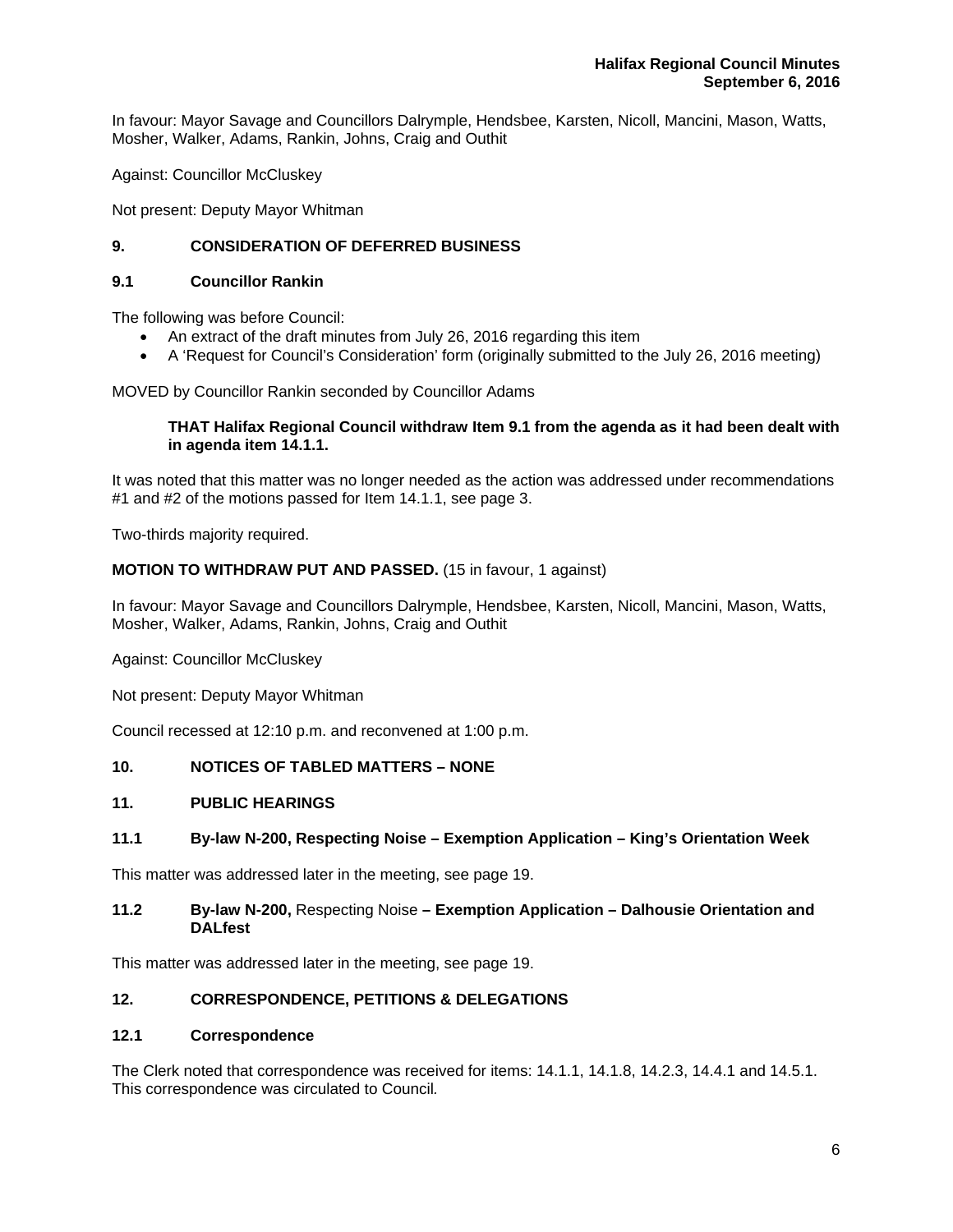## **12.1.1 Fly-Past Request – Remembrance Day Ceremony**

The following was before Council:

A letter dated August 2016 from C.F. Sutherland, Captain (Navy) CFB Halifax Base Commander

MOVED by Councillor Mason, seconded by Councillor Mancini

**That Halifax Regional Council grant permission for a flypast of a Sea King Helicopter from 12 Wing Shearwater at levels as low as 500 feet above the highest obstacle on Friday November 11, 2016 at 11:02 am over the Halifax Grand Parade, as part of the Remembrance Day Ceremony.** 

## **MOTION PUT AND PASSED UNANIMOUSLY.**

Not present: Deputy Mayor Whitman, Councillor McCluskey

#### **12.1.2 Fly-Past Request – HMCS PRESERVER Paying Off Ceremony**

The following was before Council:

 A letter dated August 31, 2016 from Vicky Marier, Lieutenant Commander, Commanding Officer, HMCS Preserver

MOVED by Councillor Mason, seconded by Councillor Nicoll

**That Halifax Regional Council grant permission for a CH-124 Sea King or CH-148 Cyclone to conduct a fly-past at levels as low as 500 feet, or no lower than 500 feet, over the Water at Jetty, NB in the Halifax Dockyard on Friday, October 21, 2016 at1:00 p.m. in conjunction with the HMCS PRESERVER Paying Off Ceremony.**

## **MOTION PUT AND PASSED UNANIMOUSLY.**

Not present: Deputy Mayor Whitman, Councillor McCluskey

- **12.2 Petitions None**
- **12.3 Presentation**

#### **12.3.1 Save Rural HRM – Building Permits for 25 Acre and Larger Properties**

This matter was addressed earlier in the meeting, see page 2.

## **12.3.2 Musquodoboit Harbour & Area Chamber of Commerce & Civic Affairs – Save Rural HRM – Building Permits for 10 Hectare Lots**

This matter was addressed earlier in the meeting, see page 3.

## **13. INFORMATION ITEMS BROUGHT FORWARD – NONE**

- **14. REPORTS**
- **14.1 CHIEF ADMINISTRATIVE OFFICER**
- **14.1.1 Facilitator's Report Regarding Negotiation of the Proposed Boundaries for the Blue Mountain/Birch Cove Lakes Regional Park in Relation to the Highway 102 West Corridor**

This matter was addressed earlier in the meeting, see page 3.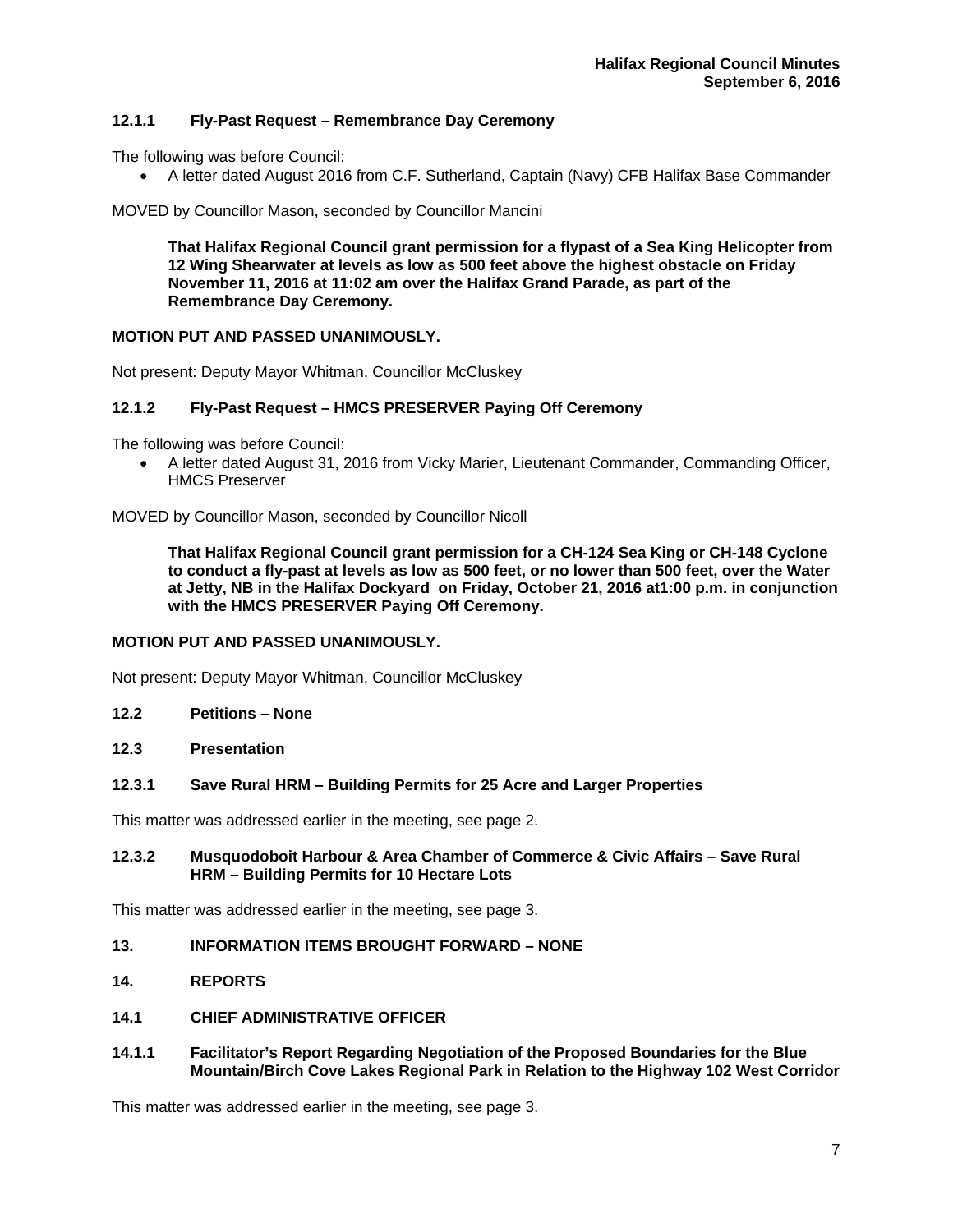## **14.1.2 Hosting & Managed Services Award – Request for Proposal No. P15-358 – Website Solution Development**

The following was before Council:

A staff recommendation report dated August 10, 2016

MOVED by Councillor Nicoll, seconded by Councillor Karsten

## **THAT Halifax Regional Council:**

- **1. Award Request for Proposal No. P15-358, Website Solution Development, Hosting & Managed Services, to the highest scoring proponent, FCV Technologies Ltd., for a three (3) year term at a total cost of \$1,816,655 plus net HST of \$77,862 for a total price of \$1,894,517 with funding from Project Account No. CI000001-Web Transformation Program and operating account A732-6399, as outlined in the**
- **Financial Implications section of the staff report dated August 10, 2016. 2. Direct the Chief Administrative Officer (CAO) to execute the contract with FCV Technologies Ltd. subject to the final negotiation of terms acceptable to the CAO, receipt of Ministerial approval, and approval to form and authority by Legal Services.**
- **3. Delegate authority to approve future phase items: Online Service Design Framework(s); Online Service Implementation; Mobile Application Strategy; and Website Solution enhancements, as outlined in the RFP, to the CAO or their delegate, subject to budget availability.**
- **4. Delegate authority to the CAO or their delegate to approve the extension of the contract for three additional three year terms as defined in the contract**

Staff responded to questions respecting the phase of the initiative and the delivery of the new website design, services and capabilities. Staff confirmed that the new technology will allow for services to be expanded upon.

## **MOTION PUT AND PASSED UNANIMOUSLY.**

Not present: Deputy Mayor Whitman and Councillor Johns

## **14.1.3 Award Tender No. 16-073 Collection and Transportation of Source-Separated Solid Waste from Condominium Properties**

The following was before Council:

A staff recommendation report dated July 29, 2016

MOVED by Councillor Rankin, seconded by Councillor Mason

**THAT Halifax Regional Council award Tender No. 16-073, Collection and Transportation of Source-Separated Solid Waste from Condominium Properties to GFL Environmental in Areas A and B, and to Royal Environmental (REgroup) in Area C, for a three year period (with the option, at the Municipality's sole discretion, for two separate one (1) year extensions) to provide the services specified at the unit and monthly prices provided in the tender, for a Total Tender Price of \$1,111,172 (net HST included) with funding from Solid Waste Resources Operating Account #R322 6399, as outlined in the Financial Implications section of the staff report dated July 29, 2016. The distribution of the award over three years is as follows:** 

**Area A – Halifax/Western County to GFL Environmental at a price of \$629,205 Area B – Dartmouth/Cole Harbour to GFL Environmental at a price of \$289,084 Area C – Bedford/Sackville to Royal Environmental at a price of \$192,883**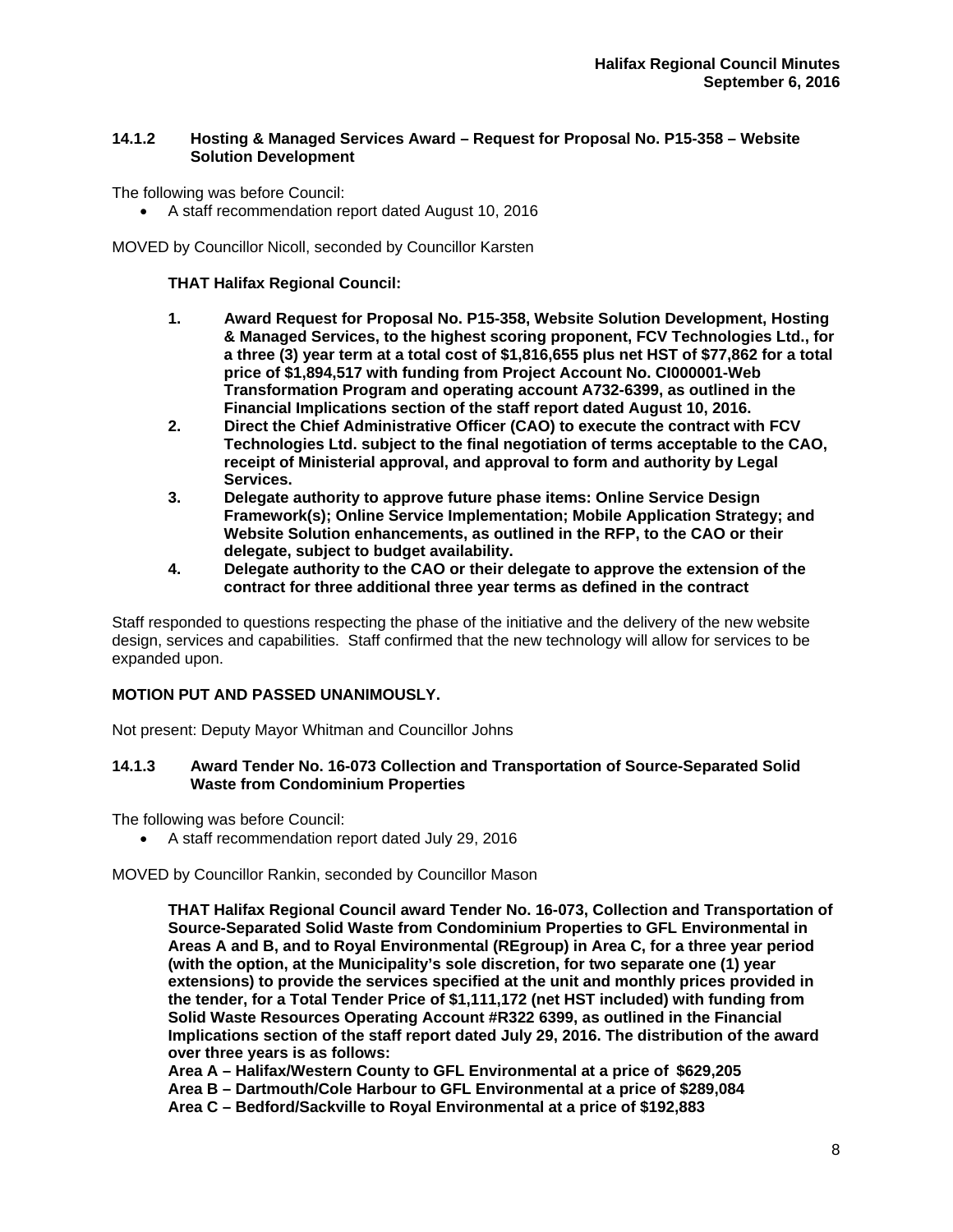## **MOTION PUT AND PASSED UNANIMOUSLY.**

Not present: Deputy Mayor Whitman and Councillor Johns

# **14.1.4 Plan Dutch Village Road (Supplementary Report)**

The following was before Council:

A supplementary staff report dated August 17, 2016

MOVED by Councillor Walker, seconded by Councillor Mosher

**THAT Halifax Regional Council give First Reading to consider the proposed amendments to the Halifax Municipal Planning Strategy (MPS), the Halifax Peninsula Land Use By-law (LUB) and Halifax Mainland Land Use By-law as set out in Attachments A, B and C of the staff report dated August 17, 2016 and schedule a public hearing.**

Council discussed the motion with staff responding to questions. Comments were made around hours of operations respecting commercial zoning, which staff will continue to monitor.

## **MOTION PUT AND PASSED UNANIMOUSLY.**

Not present: Deputy Mayor Whitman and Councillor Johns

It was noted that the Public Hearing would be scheduled for October 4, 2016.

## **14.1.5 Second Reading Proposed By-Law F-302, Amendments to By-Law F-300, A By-Law Relating to Fees for the Provision of Taxation Information**

The following was before Council:

- A staff recommendation report dated July 6, 2016
- An extract of the draft minutes from Regional Council's July 26, 2016 regarding this item

MOVED by Councillor Mosher, seconded by Councillor Craig

**THAT Halifax Regional Council adopt By-law F-302, amending By-law F-300, a by-law relating to fees for the provision of taxation information, as set out in Attachment B of the report staff report dated July 6, 2016.** 

## **MOTION PUT AND PASSED UNANIMOUSLY.** (13 in favour, 2 against)

In favour: Mayor Savage, Councillors Dalrymple, Hendsbee, Nicoll, McCluskey, Mancini, Mason, Watts, Mosher, Walker, Adams, Craig and Outhit

Against: Councillors Karsten and Rankin

Not present: Deputy Mayor Whitman and Councillor Johns

## **14.1.6 Proposed Amendments to Administrative Order 10, Respecting Partial Tax Exemption for Residential Taxation - Land Titles Clarification – Property Tax Relief**

The following was before Council:

A staff recommendation report dated August 25, 2016

MOVED by Councillor Hendsbee, seconded by Councillor Nicoll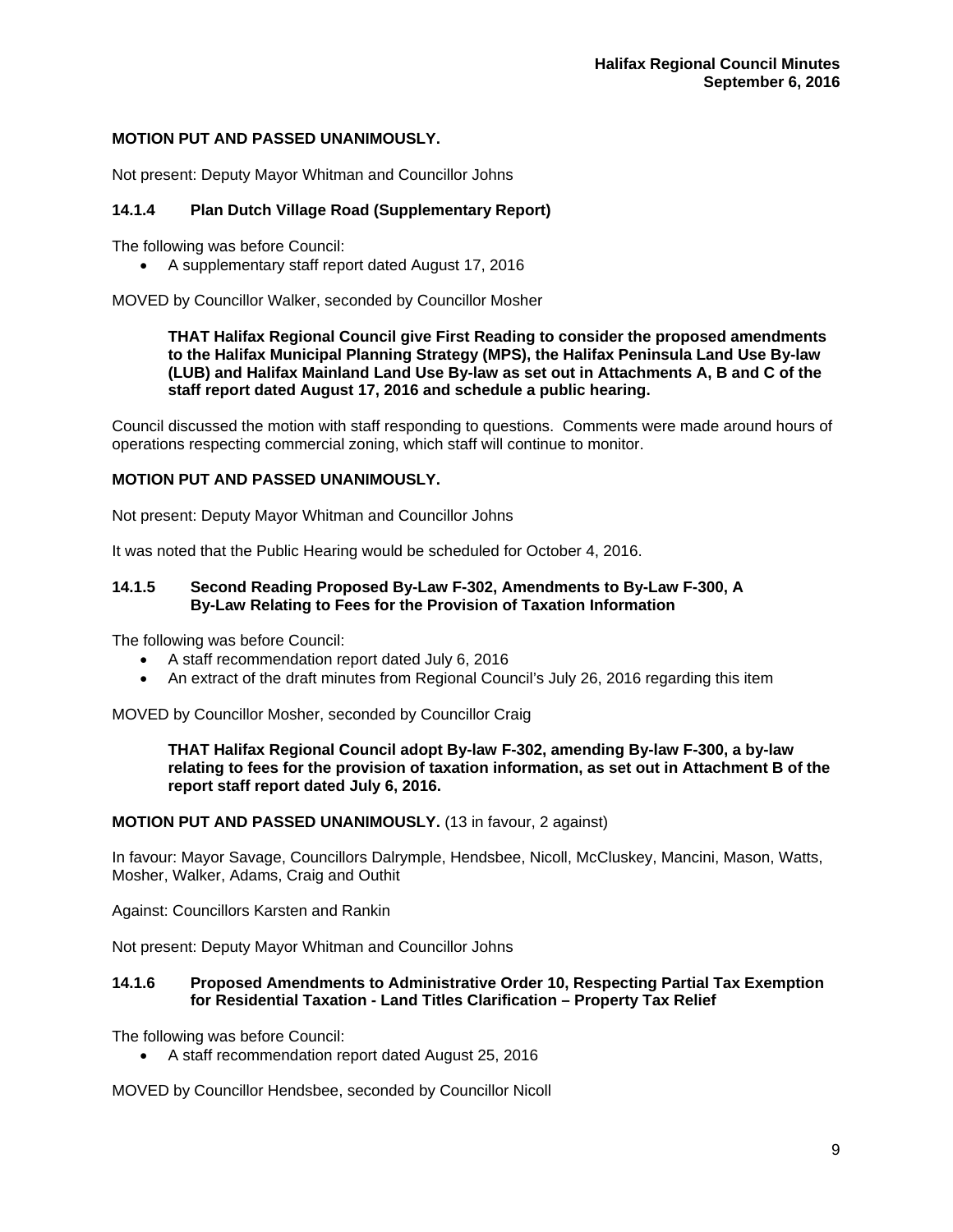**THAT Halifax Regional Council:** 

- **1. Authorize and direct staff to participate in the "Land Titles Clarification Project" currently being sponsored by the Province of Nova Scotia with the view of continuing to assess the role of HRM in the land title clarification pilot demonstration project through collaboration and discussions with external stakeholders,**
- **2. Adopt the amendments to Administrative Order 10, Respecting Partial Tax Relief, as set out in Attachment B of the staff report dated August 25, 2016, and;**
- **3. De-classify the In Camera Report, from the Audit & Finance Committee, "Land Titles Clarification – Program Mandate", from the January 13, 2015 Halifax Regional Council Meeting.**

# **MOTION PUT AND PASSED UNANIMOUSLY.**

Not present: Deputy Mayor Whitman

# **14.1.7 Gun Amnesty Program for HRM**

The following was before Council:

A staff recommendation report dated July 28, 2016

MOVED by Councillor Craig, seconded by Councillor Walker

# **THAT Halifax Regional Council:**

- **1. Endorse staff support and implementation of a Gun Amnesty Program for Halifax Regional Municipality;<br>2. Direct Halifax Transit to**
- **2. Direct Halifax Transit to support the Gun Amnesty Program by contributing Fifty (50) single Transit Tickets for each firearm passed in to Halifax Regional Police or Halifax District RCMP.**

Council discussed the motion and staff responded to questions regarding the program, sponsorship and stakeholder opportunities and other ideas around increasing the incentive and promoting the program. Members expressed this being a step forward toward gun amnesty awareness and spoke about ways to engage the community, in particular youth.

# **MOTION PUT AND PASSED UNANIMOUSLY.**

Not present: Deputy Mayor Whitman

## **14.1.8 Case 18966 and Case 19281 – Amendments to the Halifax Municipal Planning Strategy (MPS) and the Halifax Peninsula Land Use By-Law (LUB) – 6009 and 6017 Quinpool Road, and 2032-2050 Robie Street Halifax**

The following was before Council:

- A staff recommendation report dated August 4, 2016
- Correspondence was submitted from Andrea Arbic, Judy Haiven, Ian Porter, Chris Annand and Pat Whitman
- Staff presentation dated September 6, 2016

MOVED by Councillor Watts, seconded by Councillor Mason

# **That Halifax Regional Council direct staff to:**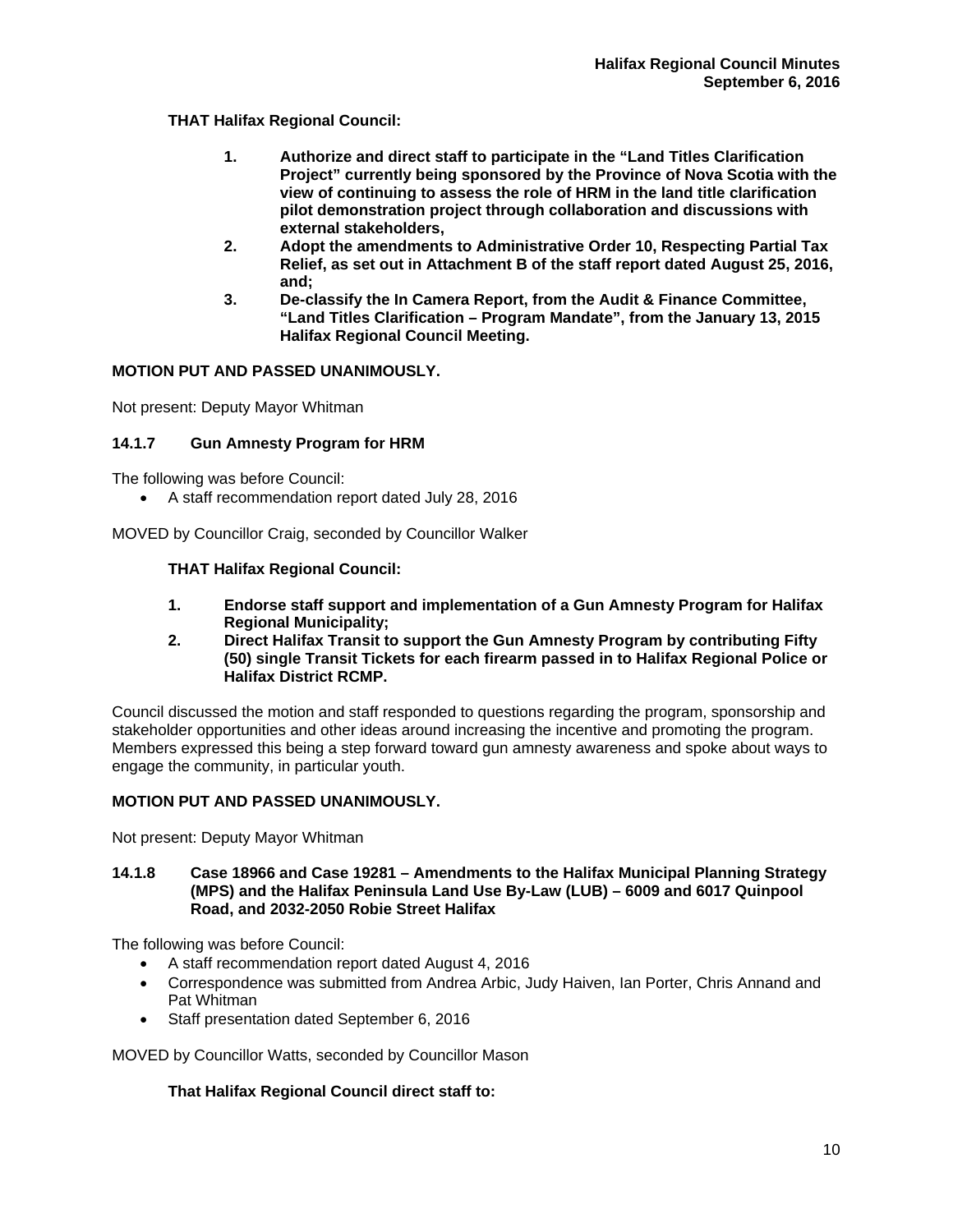- **1. Separate the site specific Municipal Planning Strategy and Land Use By-law amendments proposed for 6009 and 6017 Quinpool Road, Halifax and 2032-2050 Robie Street, Halifax from one another to allow planning policy to be developed independently for each development site; and**
- **2. Draft site specific amendments, for Council's consideration, to the Halifax Municipal Planning Strategy and Halifax Peninsula Land Use By-law for 6009 and 6017 Quinpool Road, Halifax to enable the consideration of a mixed use residential and commercial building, generally consistent with the design found in Attachment B of the staff report dated August 4, 2016 but with the exception that it not exceed 20 storeys in height, by development agreement.**

Mr. Carl Purvis, Planning Applications Program Manager, gave a brief presentation on public consultation, reviewing previously proposed concepts, the current proposal and site analysis for 6009 and 6017 Quinpool Road and 2032-2050 Robie Street.

A copy of the staff presentation was provided for the public record.

Council discussed the motion with members expressing concern with the second recommendation and having the opportunity to come back through the public process.

At Council's request, the vote was split.

MOVED by Councillor Watts, seconded by Councillor Mason

**That Halifax Regional Council direct staff to separate the site specific Municipal Planning Strategy and Land Use By-law amendments proposed for 6009 and 6017 Quinpool Road, Halifax and 2032-2050 Robie Street, Halifax from one another to allow planning policy to be developed independently for each development site; and** 

## **MOTION PUT AND PASSED UNANIMOUSLY.**

Not present: Deputy Mayor Whitman and Councillor Johns

MOVED by Councillor Watts, seconded by Councillor Mason

**That Halifax Regional Council direct staff to draft site specific amendments, for Council's consideration, to the Halifax Municipal Planning Strategy and Halifax Peninsula Land Use By-law for 6009 and 6017 Quinpool Road, Halifax to enable the consideration of a mixed use residential and commercial building, generally consistent with the design found in Attachment B of the staff report dated August 4, 2016 but with the exception that it not exceed 20 storeys in height, by development agreement.** 

# **MOTION PUT AND DEFEATED** (4 in favour, 11 against)

In favour: Councillors Nicoll, Mancini, Mason and Watts

Against: Mayor Savage, Councillors Dalrymple, Hendsbee, Karsten, McCluskey, Mosher, Walker, Adams, Rankin, Craig and Outhit

Not present: Deputy Mayor Whitman and Councillor Johns

MOVED by Councillor Adams, seconded by Councillor Karsten

**THAT Halifax Regional Council direct staff to create site specific Municipal Planning Strategy (MPS) and Land Use By-law (LUB) amendments for Case 18966 to allow a development substantially in the form as contained within Amendment A of the staff report**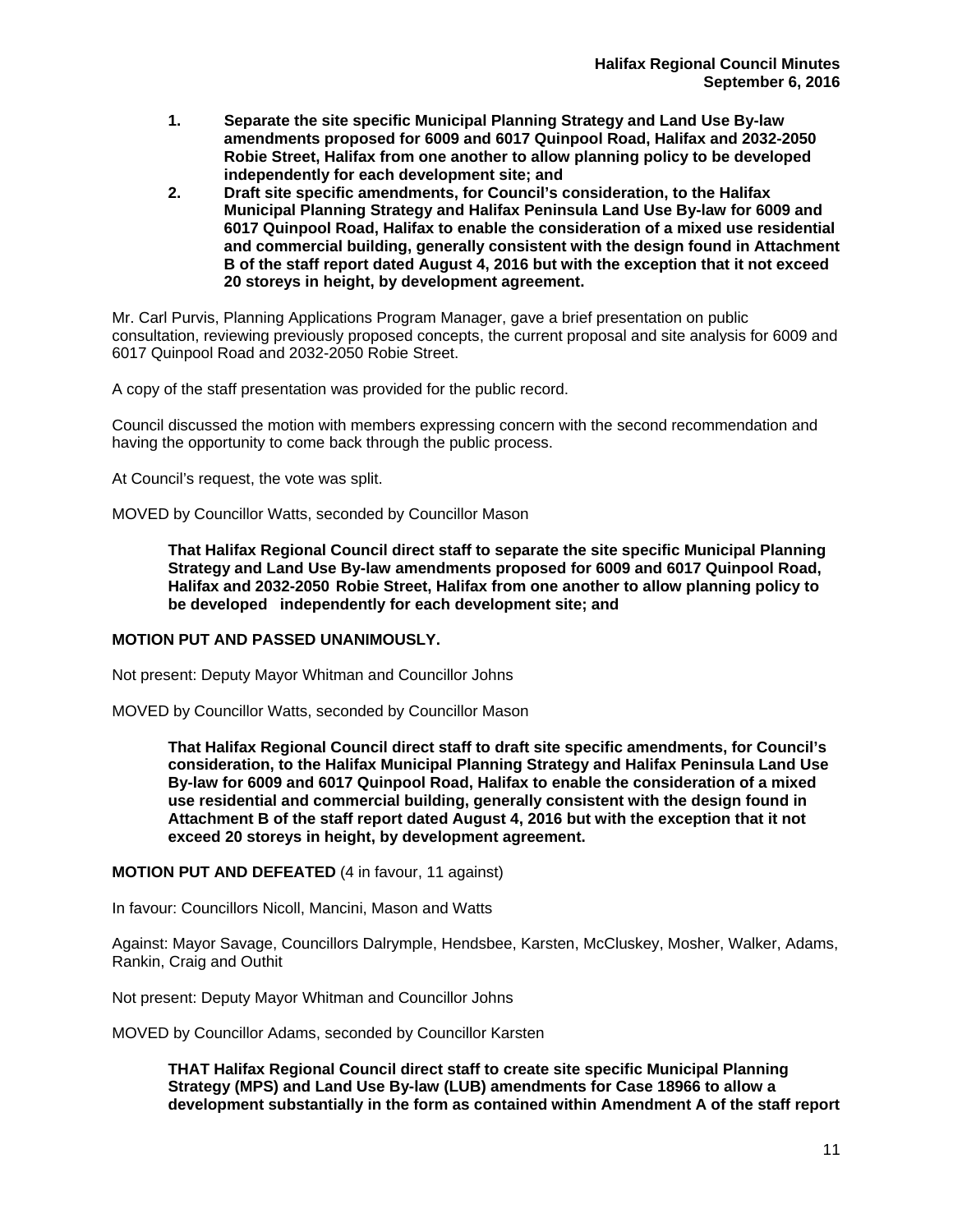**dated August 4, 2016 while continuing to work with the applicant for Case 19281 in the development of a building proposal and MPS and LUB amendments which respond to the design control principles for building height, mass, density, shadowing, and space between towers, as raised in the June 2, 2014 MPS amendment initiated staff report.** 

**MOTION PUT AND PASSED.** (12 in favour, 3 against)

In favour: Mayor Savage, Councillors Dalrymple, Hendsbee, Karsten, McCluskey, Mancini, Mosher, Walker, Adams, Rankin, Craig and Outhit

Against: Councillors Nicoll, Mason and Watts

Not present: Deputy Mayor Whitman and Councillor Johns

Council recessed at 2:50 p.m. and reconvened at 3:12 p.m.

## **14.1.9 Fire Stations Numbers 62 and 63**

The following was before Council:

A staff recommendation report dated August 10, 2016

MOVED by Councillor Adams, seconded by Councillor Johns

## **THAT Halifax Regional Council:**

- **1. Direct staff to initiate the site selection process to acquire the land required to build the new consolidated fire station subject to final approval of the purchase by Regional Council; and**
- **2. Direct staff to include the funding for the new consolidated fire station the decommissioning of Fire Station No. 63, in compliance with the terms and conditions of the current lease with the Province of Nova Scotia, in the deliberations of the 17/18 Proposed Capital and Operating budgets.**

Councillor Adams indicated that he would be following up with staff respecting Station 63 (Sambro) to start the process to give the building back to the community.

## **MOTION PUT AND PASSED UNANIMOUSLY.**

Not present: Deputy Mayor Whitman and Councillor Mosher

# **14.1.10 Case 20102 – Plan Amendment, 383 Herring Cove Road, Halifax**

The following was before Council:

A staff recommendation report dated July 26, 2016

MOVED by Councillor Adams, seconded by Councillor Walker

## **THAT Halifax Regional Council not initiate the process to consider amendments to the Halifax Mainland South Secondary Municipal Planning Strategy and Mainland Halifax Land Use By-law to enable a 7-storey, 82-unit mixed-use building located at 383 Herring Cove Road, Halifax**

Councillor Adams asked Council not to support the motion, indicating that he was prepared to put forward the alternative staff recommendation. He explained that as-of-right the proponent could build a four (4) storey apartment building. The alternative allows for: remediation of the site, underground parking, commercial space and public input.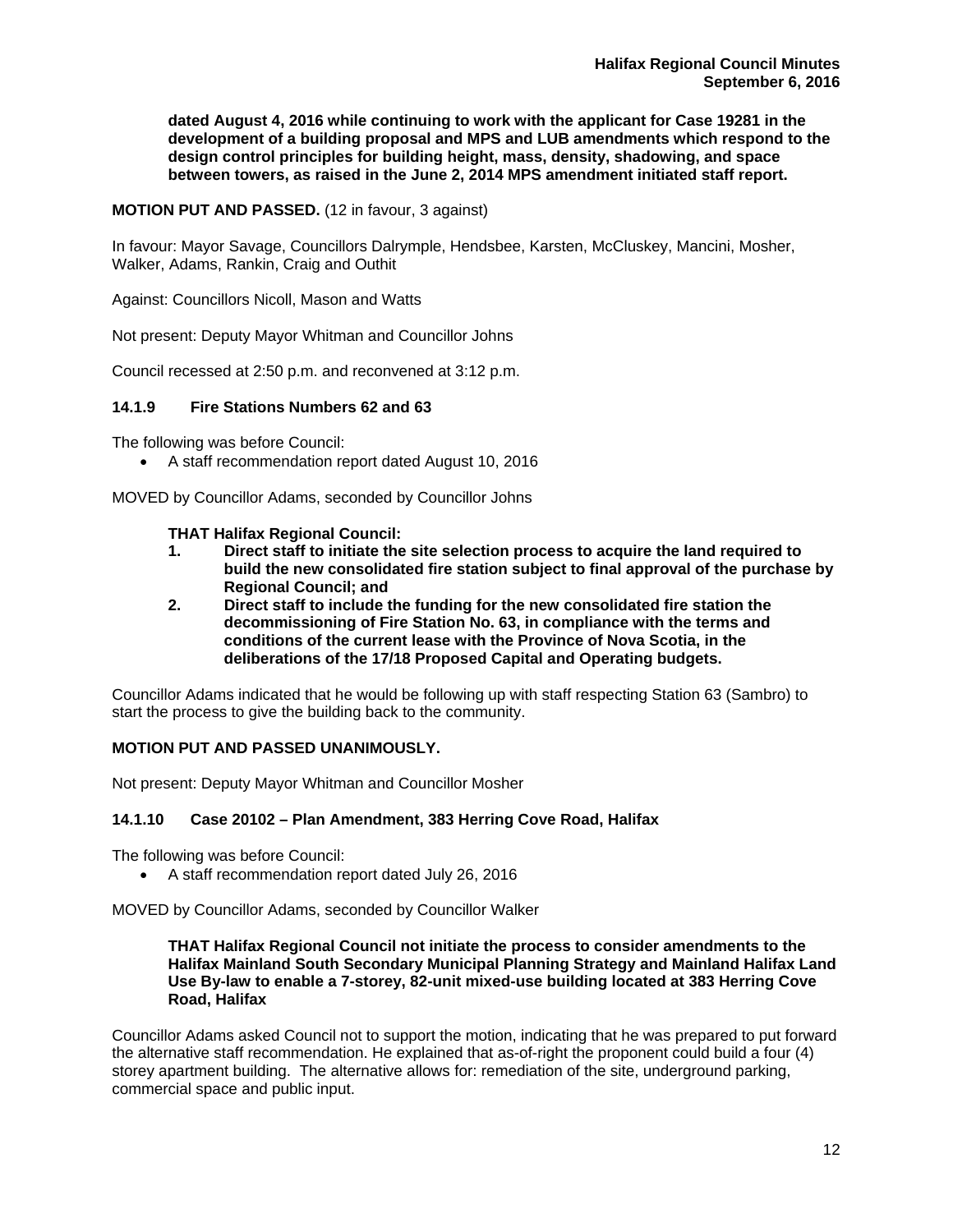Council discussed the motion with staff responding to questions. Staff advised that direction could be provided to assess traffic impact under the development agreement process. Staff further indicated that a dedicated regional planning team has been tasked with implementing the secondary planning program. In the coming months staff will identify to Council: what communities are on the list and what communities want to be added to the list, the community's needs and planning tools and policies to apply and timing, in order to assess prioritization.

## **MOTION PUT AND DEFEATED.** (1 in favour, 15 against)

In favour: Councillor Watts

Against: Mayor Savage, Councillors Dalrymple, Hendsbee, Karsten, Nicoll, McCluskey, Mancini, Mason, Mosher, Walker, Adams, Rankin, Johns, Craig and Outhit

Not present: Deputy Mayor Whitman

MOVED by Councillor Adams, seconded by Councillor Walker

**THAT Halifax Regional Council direct staff to initiate a process to consider amendments to the Halifax Mainland South Secondary Municipal Planning Strategy and Mainland Halifax Land Use By-law subject to addressing the height and massing issues referenced within the staff report dated July 26, 2016 to enable a mixed-use building located at 383 Herring Cove Road, Halifax. In doing so, staff is directed to follow the public participation program for municipal planning strategy amendments as approved by Regional Council on February 27, 1997.** 

## **MOTION PUT AND PASSED UNANIMOUSLY.**

Not present: Deputy Mayor Whitman

## **14.1.11 Lease Agreement – Nova Scotia Department of Natural Resources, White Rock Park, River Road (Fourth Lake) Terence Bay**

The following was before Council:

A staff recommendation report dated August 12, 2016

MOVED by Councillor Adams, seconded by Councillor Rankin

## **THAT Halifax Regional Council direct staff to undertake community consultation to determine community interest in re-establishing White Rock Park (alternately known as River Road Park) in Terence Bay**

A correction was noted on page 4 of the August 12, 2016 staff report that should read *5% of appraised market value* not 5% of assessed land value.

## **MOTION PUT AND PASSED UNANIMOUSLY.**

Not present: Deputy Mayor Whitman and Councillor Karsten

## **14.1.12 Proposed Amendments to Administrative Order 1, Respecting the Procedures of the Council - Schedule 7**

The following was before Council:

A staff recommendation report dated August 8, 2016

MOVED by Councillor Mason, seconded by Councillor Nicoll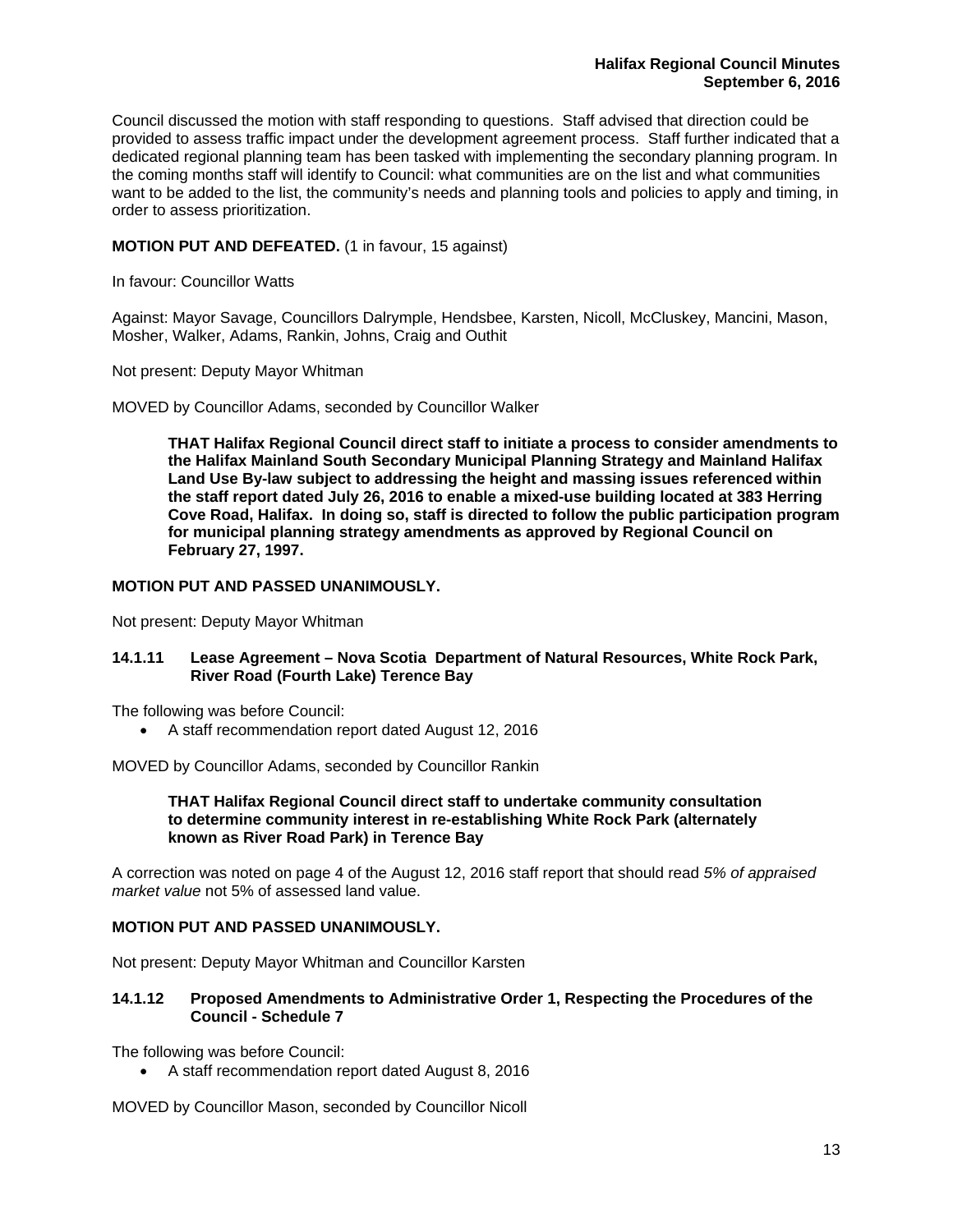**THAT Halifax Regional Council adopt the amendments to Administrative Order 1, Schedule 7, the Transportation Standing Committee Terms of Reference, as set out in Attachment 2 of the staff report dated August 8, 2016.** 

## **MOTION PUT AND PASSED UNANIMOUSLY.**

Not present: Deputy Mayor Whitman and Councillor Karsten

## **14.1.13 First Reading Proposed By-Law S-442, an Amendment to By-Law S-400 Respecting Charges for Street Improvements – New Paving Projects Inside the Core Area – 2015, Emerson Street, Bedford**

The following was before Council:

A staff recommendation report dated August 16, 2016

MOVED by Councillor Outhit, seconded by Councillor McCluskey

**THAT Halifax Regional Council give First Reading By-Law S-442, amending By Law S-400, the Street Improvement By-law, as set out in Attachment 1 of the staff report dated August 16, 2016.** 

## **MOTION PUT AND PASSED UNANIMOUSLY.**

Not present: Deputy Mayor Whitman and Councillor Karsten

**14.1.14 First Reading Proposed By-Law S-443, an Amendment to By-Law S-400 Respecting Charges for Street Improvements – New Paving Projects outside the Core Area – 2015, Crouchers Point Road, Glen Haven,** 

The following was before Council:

A staff recommendation report dated August 5, 2016

MOVED by Councillor Rankin, seconded by Councillor Walker

**THAT Halifax Regional Council give First Reading By-Law S-443, amending By Law S-400, the Street Improvement By-law, as set out in Attachment 1 of the staff report dated August 5, 2016** 

# **MOTION PUT AND PASSED UNANIMOUSLY.**

Not present: Deputy Mayor Whitman and Councillor Karsten

## **14.1.15 Navigator Program**

The following was before Council:

A staff recommendation report dated August 8, 2016.

MOVED by Councillor Mason, seconded by Councillor Watts

## **THAT Halifax Regional Council:**

- **1. Approve \$45,000 in funding for the Navigator Street Outreach Program, to cover the operating grant for fiscal 2016/2017; and**
- **2. Approve the draft agreement between HRM and the Downtown Halifax Business Commission (DHBC) and Spring Garden Area Business Association (SGABA) that**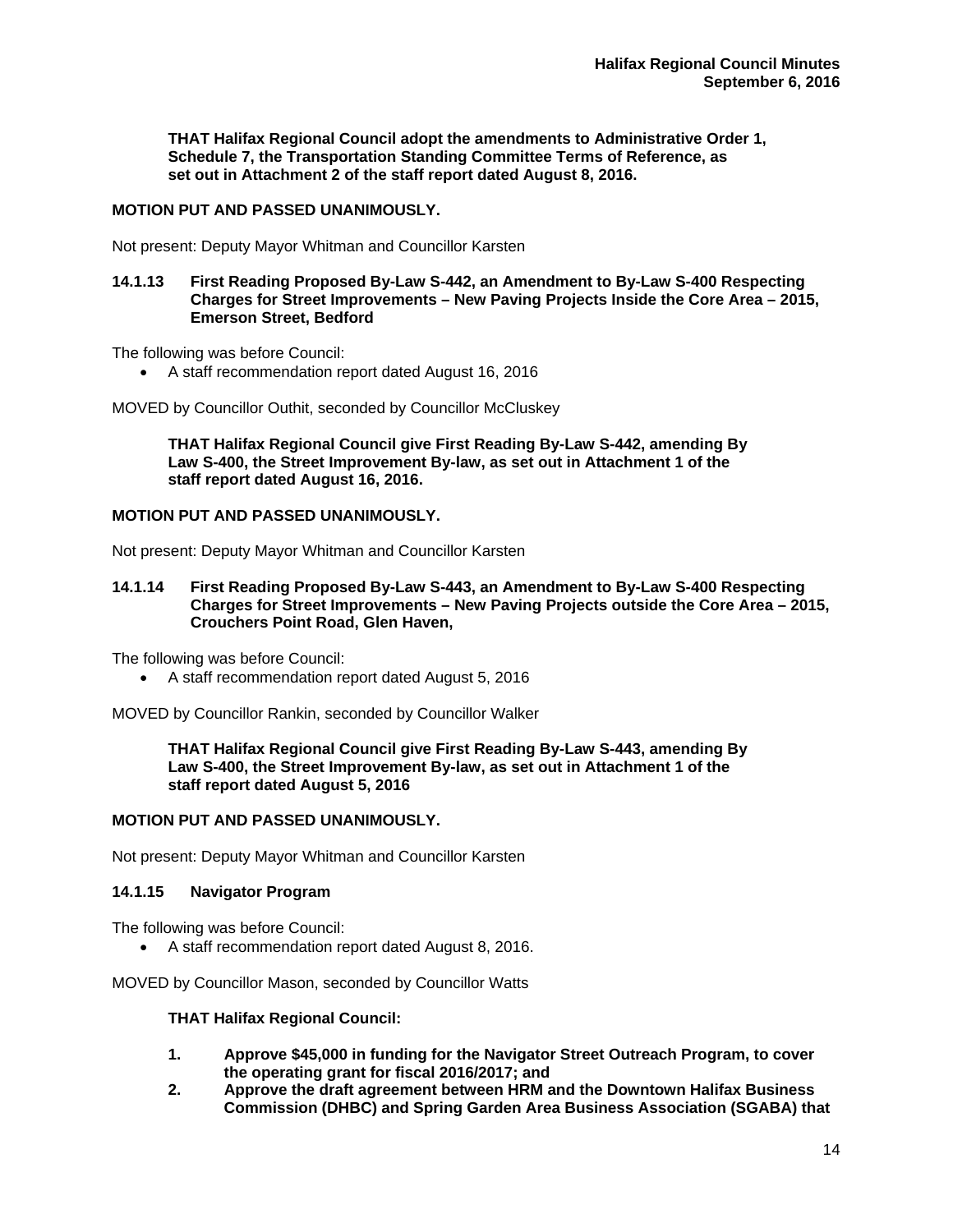## **sets out the terms and conditions governing the municipal grant to the Navigator Street Outreach Program for fiscal 2016/2017.**

Discussion was held around funding partners with staff responding to questions.

## **MOTION PUT AND PASSED UNANIMOUSLY.**

Not present: Deputy Mayor Whitman and Councillor Karsten

# **14.1.16 Request for Installation and Transfer of Ownership of Public Art – Barrington Benches**

The following was before Council:

A staff recommendation report dated August 11, 2016

MOVED by Councillor Mason, seconded by Councillor Watts

## **THAT Halifax Regional Council:**

- **1. Approve the request of the Downtown Halifax Business Commission (DHBC) to install a sculpture in the Barrington Street right-of-way, south of George Street, as generally shown on the certified professional engineer drawings in Attachment 1 of the staff report dated August 11, 2016;**
- **2. Approve the installation of the sculpture as described in Attachment 1 of the staff report dated August 11, 2016, subject to staff approval of the following requirements:** 
	- **a) The final schedule for installation of the sculpture;**
	- **b) The inspection and approval of the sculpture's installation by a certified professional engineer in accordance with standard practices; and**
	- **c) The issuance of any necessary permits;**
- **3. Upon satisfactory compliance with the terms and conditions listed herein, authorize the Mayor and Municipal Clerk to execute a Deed of Gift (Attachment 2 of the staff report dated August 11, 2016) to transfer the ownership of the sculpture from the DHBC to the Municipality; and**
- **4. Authorize the Mayor and Municipal Clerk to execute a Deed of Gift (Attachment 4 of the staff report dated August 11, 2016) to accept the interactive ceramic mosaic "Barrington Blocks" situated on the property of 1741 Barrington Street (PID 40594764) as a work of public art under the Municipal Public Art Policy.**

During the discussion staff was asked to provide a status update and location of the artifacts and photographs that were removed from the Trophy Room, basement storage and other spaces in City Hall prior to renovations being undertaken.

# **MOTION PUT AND PASSED UNANIMOUSLY.**

Not present: Deputy Mayor Whitman

# **14.2 COMMUNITY PLANNING AND ECONOMIC DEVELOPMENT STANDING COMMITTEE**

## **14.2.1 Funding Request – Neptune Theatre Foundation**

The following was before Council:

 A recommendation report dated July 29, 2016 from the Community Planning and Economic Development Committee; attached was a staff recommendation report dated June 8, 2016

MOVED by Councillor Mason, seconded by Councillor Johns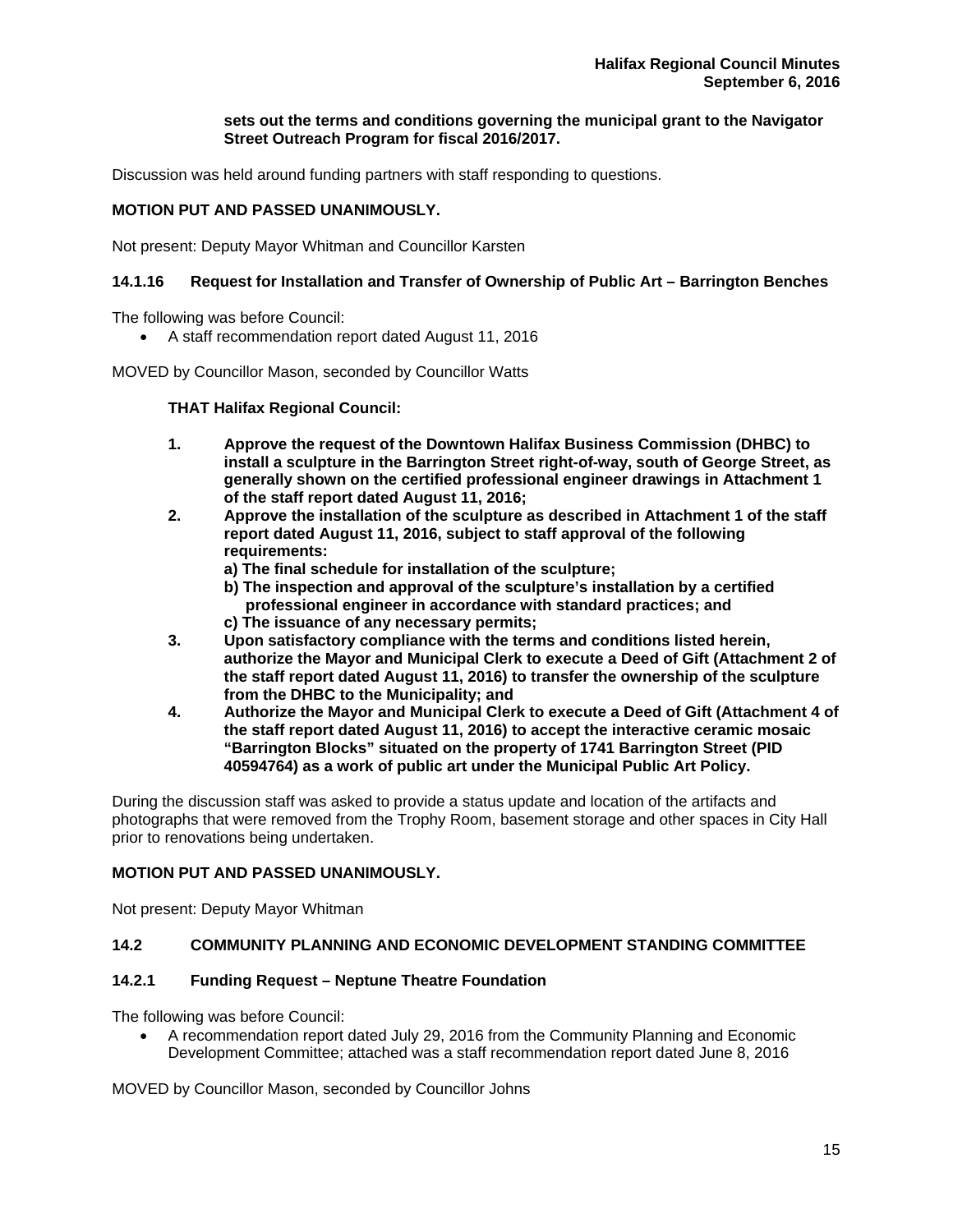**THAT Halifax Regional Council direct staff to consider a \$50,000 one-time capital grant contribution to Neptune Theatre as part of the 2017/18 operating budget.**

# **MOTION PUT AND PASSED UNANIMOUSLY.**

Not present: Deputy Mayor Whitman

## **14.2.2 Charter Amendment to Enable Interim Development Controls**

The following was before Council:

 A recommendation report dated July 29, 2016 from the Community Planning and Economic Development Committee; attached was a staff recommendation report dated June 17, 2016

MOVED by Councillor Mason, seconded by Councillor Nicoll

## **THAT Halifax Regional Council request the Province amend the HRM Charter to enable Council to implement interim development controls for all or part of the Municipality.**

During the discussion, staff advised that the controls are intended to be a temporary measure that Council can use at its discretion to prevent the implementation of issuing new building permits and would allow the completion of planning reviews, which could determine rezoning is needed. Staff explained that the controls are not intended to sidetrack existing building permits.

Members of Council expressed concern with not having identified policy criteria; such has who will administer the controls and what the process will be for appealing before moving forward to the Province.

## **MOTION PUT AND DEFEATED.** (7 in favour, 8 against)

In favour: Councillors Nicoll, Mancini, Mason, Watts, Mosher, Craig and Outhit

Against: Mayor Savage, Councillors Dalrymple, Hendsbee, McCluskey, Walker, Adams, Rankin and Johns

Not present: Deputy Mayor Whitman and Councillor Karsten

# **14.2.3 Bayers Lake Mystery Wall**

The following was before Council:

- A recommendation report dated July 29, 2016 from the Community Planning and Economic Development Committee; attached was a staff recommendation report dated July 12, 2016
- Correspondence was submitted from Pearl O'Brien

MOVED by Councillor Rankin, seconded by Councillor Mason

## **THAT Halifax Regional Council:**

- **1. Approve entering into a one-time contribution agreement with the Nova Scotia Archeology Society for funding of \$5,475; and**
- **2. Direct staff to negotiate and execute a contribution agreement on behalf of the Municipality with the Nova Scotia Archeology Society that, in the opinion of the Acting Chief Administrative Officer or his delegate, achieves the outcomes of the Municipality identified in the July 12, 2016 staff report.**

## **MOTION PUT AND PASSED UNANIMOUSLY.**

Not present: Deputy Mayor Whitman and Councillors Karsten and Mosher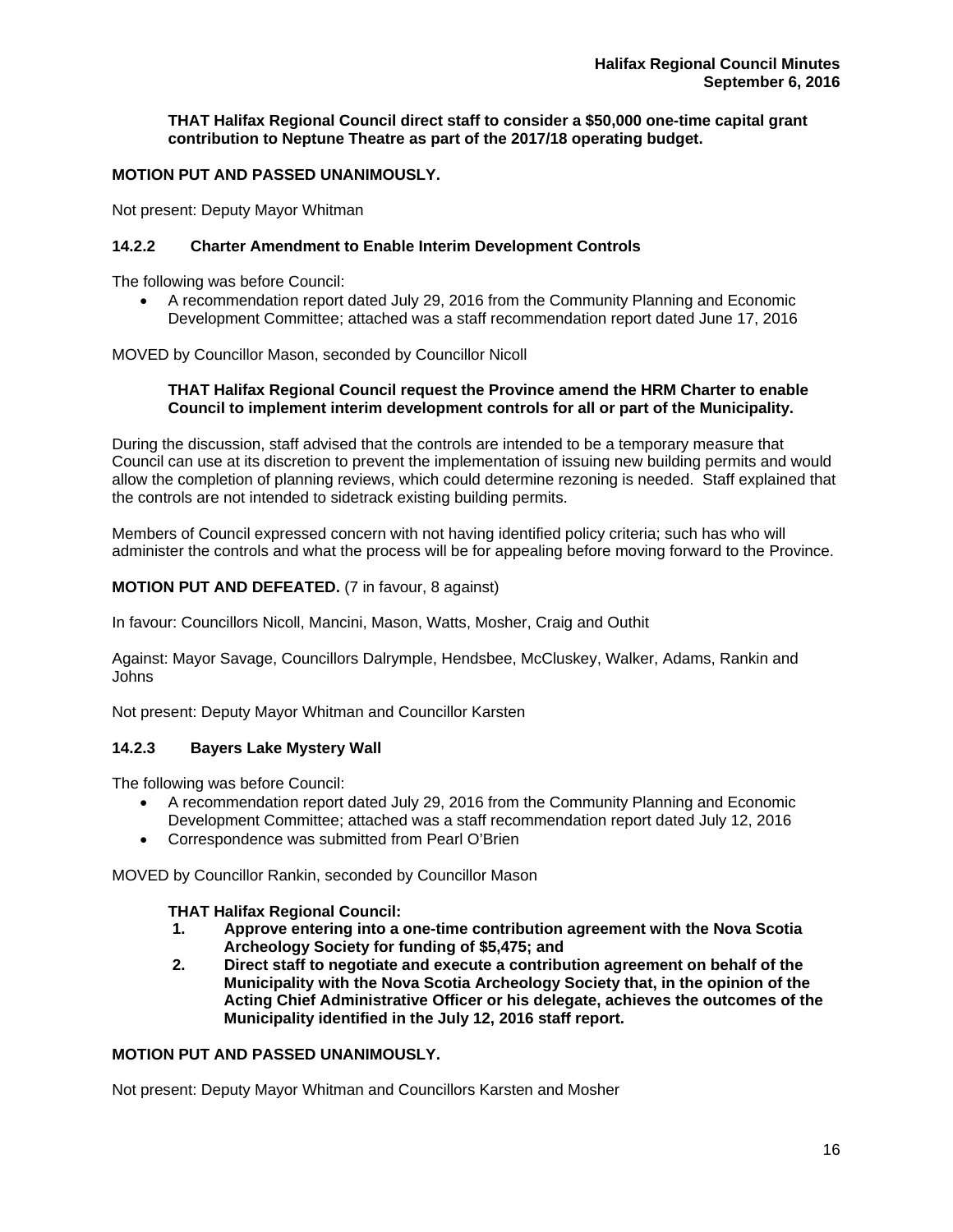# **14.2.4 Halifax Partnership Update and Amended Services Agreement**

The following was before Council:

 A recommendation report dated July 29, 2016 from the Community Planning and Economic Development Committee; attached was a staff recommendation report July 11, 2016.

MOVED by Councillor Mason, seconded by Councillor Nicoll

**THAT Halifax Regional Council approve the amending agreement to the Services Agreement with the Halifax Partnership that replaces the 2015/16 Schedule A with the Schedule A included as Attachment 2 to the July 11, 2016 staff report** 

## **MOTION PUT AND PASSED UNANIMOUSLY.**

Not present: Deputy Mayor Whitman and Councillors Karsten and Mosher

## **14.3 HARBOUR EAST – MARINE DRIVE & NORTH WEST COMMUNITY COUNCILS**

#### **14.3.1 Port Wallace Secondary Plan Report**

The following was before Council:

 A recommendation report dated August 11, 2016 submitted from the Harbour East-Marine Drive and the North West Community Councils; attached was a staff recommendation report dated June 7, 2016.

MOVED by Councillor Mancini, seconded by Councillor Dalrymple

#### **THAT Halifax Regional Council:**

- **1. Include the 53 and 242 acre parcels shown on Attachment A of the Staff Report dated June 7, 2016 within the Port Wallace Secondary Planning study area; and**
- **2. Initiate a Municipal Planning Strategy amendment process to zone the Conrad quarry lands shown on Attachment A of the staff report dated June 7, 2016 for industrial and highway commercial uses and follow the public participation program for municipal planning strategy amendments as approved by Regional Council on February 27, 1997.**

In response to a question respecting future prioritization of services, staff made reference to the secondary planning program coming to Council in the near future.

## **MOTION PUT AND PASSED UNANIMOUSLY.**

Not present: Deputy Mayor Whitman and Councillor Johns

# **14.4 HERITAGE ADVISORY COMMITTEE**

#### **14.4.1 825 Young Avenue**

The following was before Council:

- A recommendation report dated August 25, 2016 submitted from the Heritage Advisory **Committee**
- Correspondence was submitted from Gail Lonergan, Michelle and Jan Jensen, Dianne Marshall, Cindy Driscoll, Barry Copp and Michelle Morgolian

MOVED by Councillor Hendsbee, seconded by Councillor Mason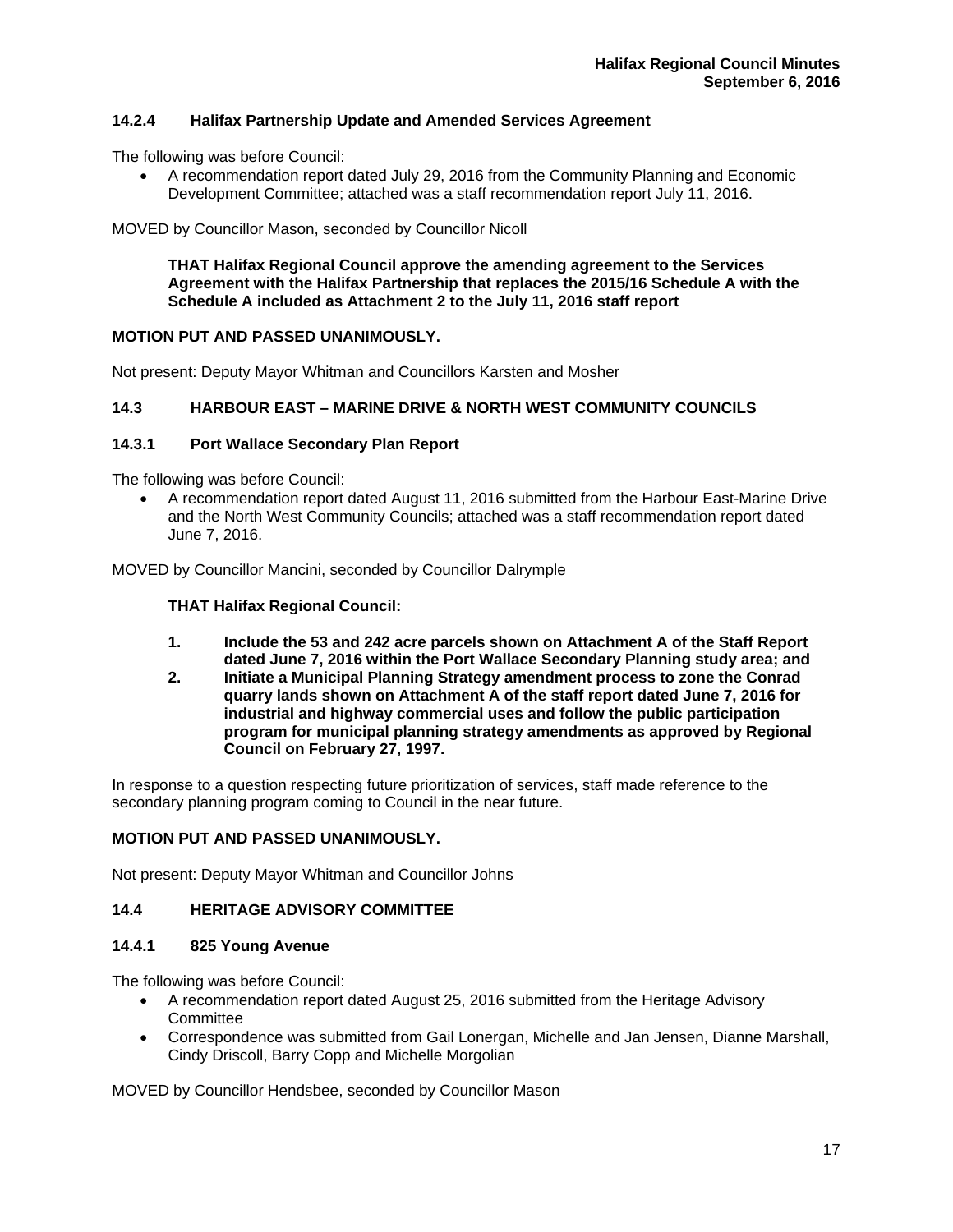## **THAT Halifax Regional Council consider expediting the municipal heritage registration process for 825 Young Avenue**

Members of Council pointed out that the previous owner had not made a request for heritage registration. Staff spoke to the demolition permit being issued and how a portion of the building had been demolished but how a Stop Work Order was in effect as there are tenants who will be living in the building until April 2017.

## **MOTION PUT AND DEFEATED.** (6 in favour, 10 against)

In favour: Mayor Savage, Councillors Hendsbee, Nicoll, Mason, Watts and Outhit

Against: Councillors Dalrymple, Karsten, McCluskey, Mancini, Mosher, Walker, Adams, Rankin, Johns and Craig

Not present: Deputy Mayor Whitman

## **14.5 MEMBERS OF COUNCIL**

## **14.5.1 Councillor Watts – Parking Lot Reconstruction Maritime Conservatory of Performing Arts and Maritime Muslim Academy**

The following was before Council:

- A 'Request for Council's Consideration' form from Councillor Watts with attached joint submission from Maritime Conservatory of Performing Arts and Maritime Muslim Academy dated August 19, 2016
- Correspondence was submitted from Jasmine and Peter Ghosn

MOVED by Councillor Watts, seconded by Councillor Mason

#### **THAT Halifax Regional Council direct staff to prepare a report to the Audit and Finance Standing Committee in order to identify a funding source for a special grant for the Parking Lot Reconstruction Maritime Conservatory of Performing Arts and Maritime Muslim Academy, and make a recommendation to Regional Council.**

Council discussed the motion with a question being raised as to why capital district funds were not used for this project. A brief discussion was held around the location of the public playground which members indicated should be addressed separately from the parking lot. Concern was expressed with setting precedence with an example being noted of the Municipality not being able to pave school parking lots on Municipal lands. It was suggested that if a special grant is permitted under the performing arts, that the business case be captured in the staff report. Concern was also expressed with future budgetary items being affected in order to fund this project.

## **MOTION PUT AND PASSED.** (13 in favour, 3 against)

In favour: Mayor Savage, Councillors Karsten, Nicoll, McCluskey, Mancini, Mason, Watts, Mosher, Walker, Adams, Rankin, Craig and Outhit

Against: Councillors Dalrymple, Hendsbee and Johns

Not present: Deputy Mayor Whitman

Council recessed at 5:12 p.m. and reconvened at 6:00 p.m.

## **11. PUBLIC HEARINGS**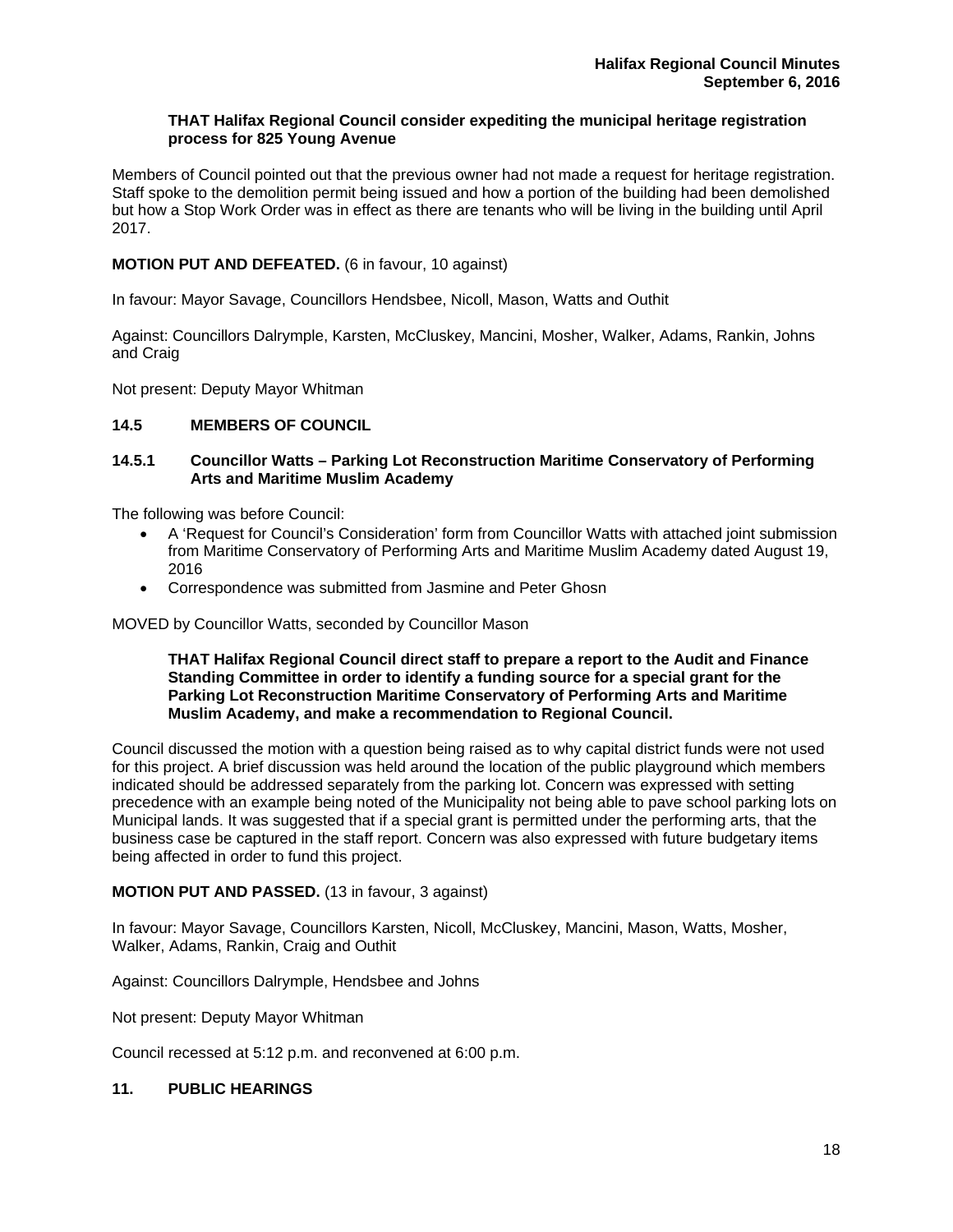# **11.1 By-law N-200, Respecting Noise – Exemption Application – King's Orientation Week**

The following was before Council:

A staff recommendation report dated August 12, 2016.

Ms. Tanya Phillips, Manager, By-Law Standards provided the staff presentation. She advised that the University of King's College Students' Union was requesting an exemption from the noise by-Law from 9:30 p.m. to midnight on Friday, September 9, 2016, for an outdoor concert.

There were no questions of clarification of staff.

The Mayor invited members of the public to come forward at this time.

Ms. Aidan McNally, President, King's Student Union and Ms. Kristen Thompson addressed Council and advised that the requested noise exemption will enable them to hold an outdoor concert during orientation week. Ms. McNally noted that they were cognizant of the private residences in the surrounding area and has circulated a letter to the neighbourhood explaining the proposed outdoor event during orientation week and advised of the possibility that some events may be loud.

The Mayor called three times for anyone else wishing to speak; there being none it was

MOVED by Councillor McCluskey, seconded by Councillor Mosher

## **THAT the public hearing close.**

## **MOTION PUT AND PASSED**.

MOVED by Councillor Mason, seconded by Councillor Watts.

**THAT Halifax Regional Council approve the University of King's College Students' Union's application for an exemption from the provisions of the Noise By-Law pursuant to the contents of the staff report dated August 12, 2016.** 

## **MOTION PUT AND PASSED UNANIMOUSLY.**

Not present: Deputy Mayor Whitman; and Councillors Mancini and Rankin

## **11.2 By-law N-200, Respecting Noise – Exemption Application – Dalhousie Orientation and DALfest**

The following was before Council:

A staff recommendation report dated August 10, 2016

Ms. Tanya Phillips, Manager of Bylaw Standards provided the staff presentation. She advised that the Dalhousie Student Union has applied for an exemption from the noise by-law to accommodate outdoor concert events planned for new and returning students. Ms. Phillips stated that the exemptions are being requested for:

 Friday, September 9, 2016 – 9:30 p.m. – 10:30 p.m. Friday, September 16, 2016 – 9:30 p.m. – 11:00 p.m. Saturday, September 17, 2016 – 7:00 p.m. - 11:00 p.m.

The Mayor called three times for anyone else wishing to address Council; there being none it was

MOVED by Councillor McCluskey, seconded by Councillor Karsten

## **THAT the public hearing close.**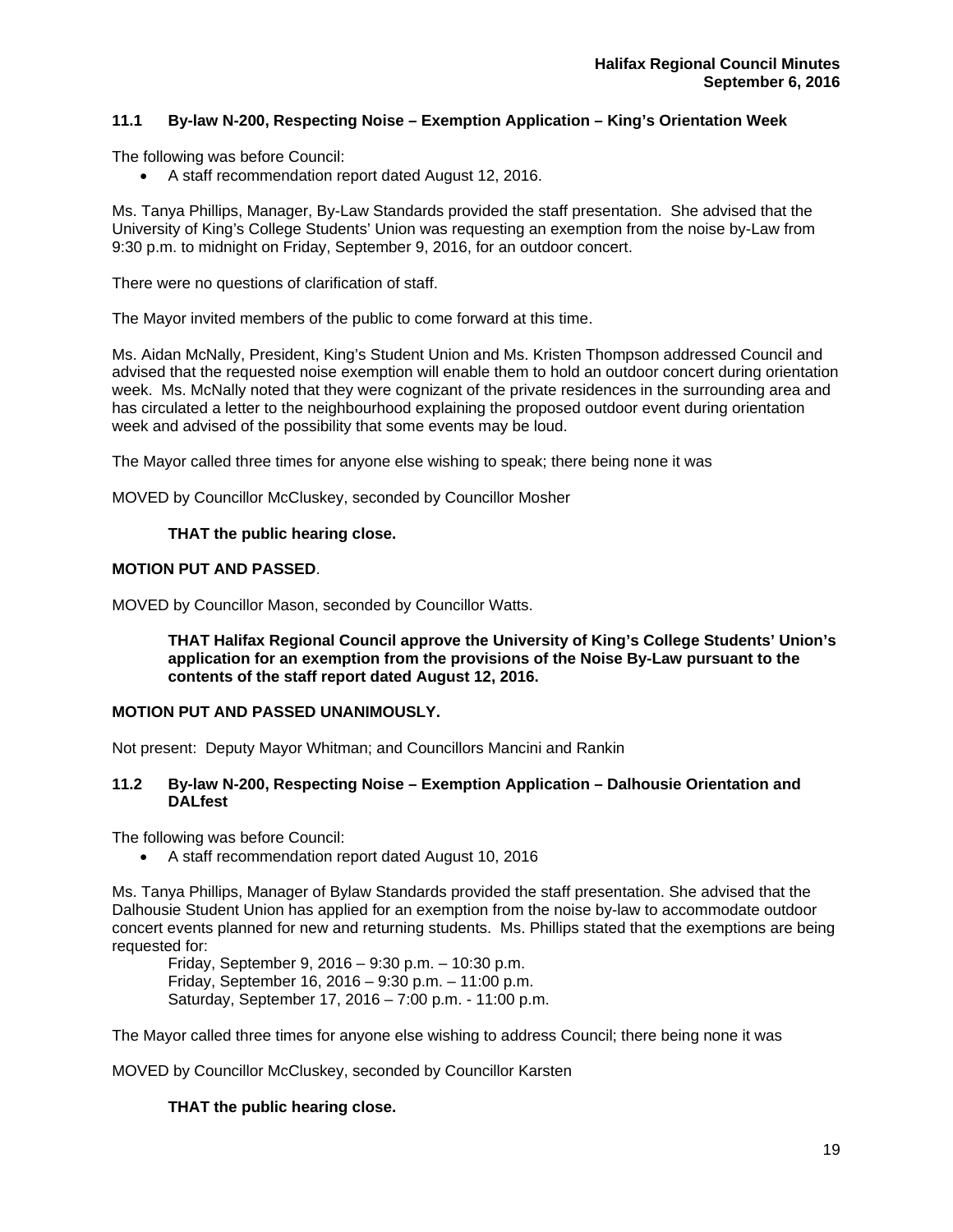## **MOTION PUT AND PASSED.**

MOVED by Councillor Mason, seconded by Councillor Walker

**THAT Halifax Regional Council approve the Dalhousie Student Union's application for an exemption from the provisions of the Noise By-Law pursuant to the contents of the staff report dated August 10, 2016.** 

## **MOTION PUT AND PASSED UNANIMOUSLY.**

Not present: Deputy Mayor Whitman; and Councillors Mancini and Rankin

## **14.5.2 Councillor McCluskey – Plans for New Museum in Dartmouth**

The following was before Council:

A 'Request for Council's Consideration' form, submitted by Councillor McCluskey.

MOVED by Councillor McCluskey, seconded by Councillor Karsten

**THAT Halifax Regional Council request a staff report following the September 30th closing of the sale of the Dartmouth City Hall building with information about the plans for the new museum in Dartmouth.** 

#### **MOTION PUT AND PASSED UNANIMOUSLY.**

Not present: Deputy Mayor Whitman; and Councillors: Mancini, Rankin, and Johns

#### **15. MOTIONS**

#### **15.1 Deputy Mayor Whitman**

**THAT Halifax Regional Council respect the wishes of the residents of Westwood Hills, surrounding communities and the Tantallon area to be heard on the possibility of an asphalt plant opening in their neighbourhood and instruct staff of HRM's Planning Department to conduct an additional public consultation session before the staff information report is presented to HRM's Northwest Community Council** 

This item was deferred to the next regular meeting of Council during the approval of the order of business.

## **15.2 Councillor Adams**

MOVED by Councillor Adams, seconded by Councillor Mosher

## **THAT Halifax Regional Council request a staff report that consideration be given to the provision of a community** m**onitoring committee for the Halifax Ragged Lake Source-Separated Composting Facility.**

Mr. Matt Keliher, Manager, Solid Waste Resources, addressed Council and clarified that under the terms of the new operating permit for the Ragged Lake facility, there is a requirement for a community liaison committee. He added that with the new operator coming on-board October 1, staff will be working with them to establish the Committee, and that a staff report is currently being written in this regard.

Councillor Adams indicated that, in light of this information, he was willing to withdraw his motion.